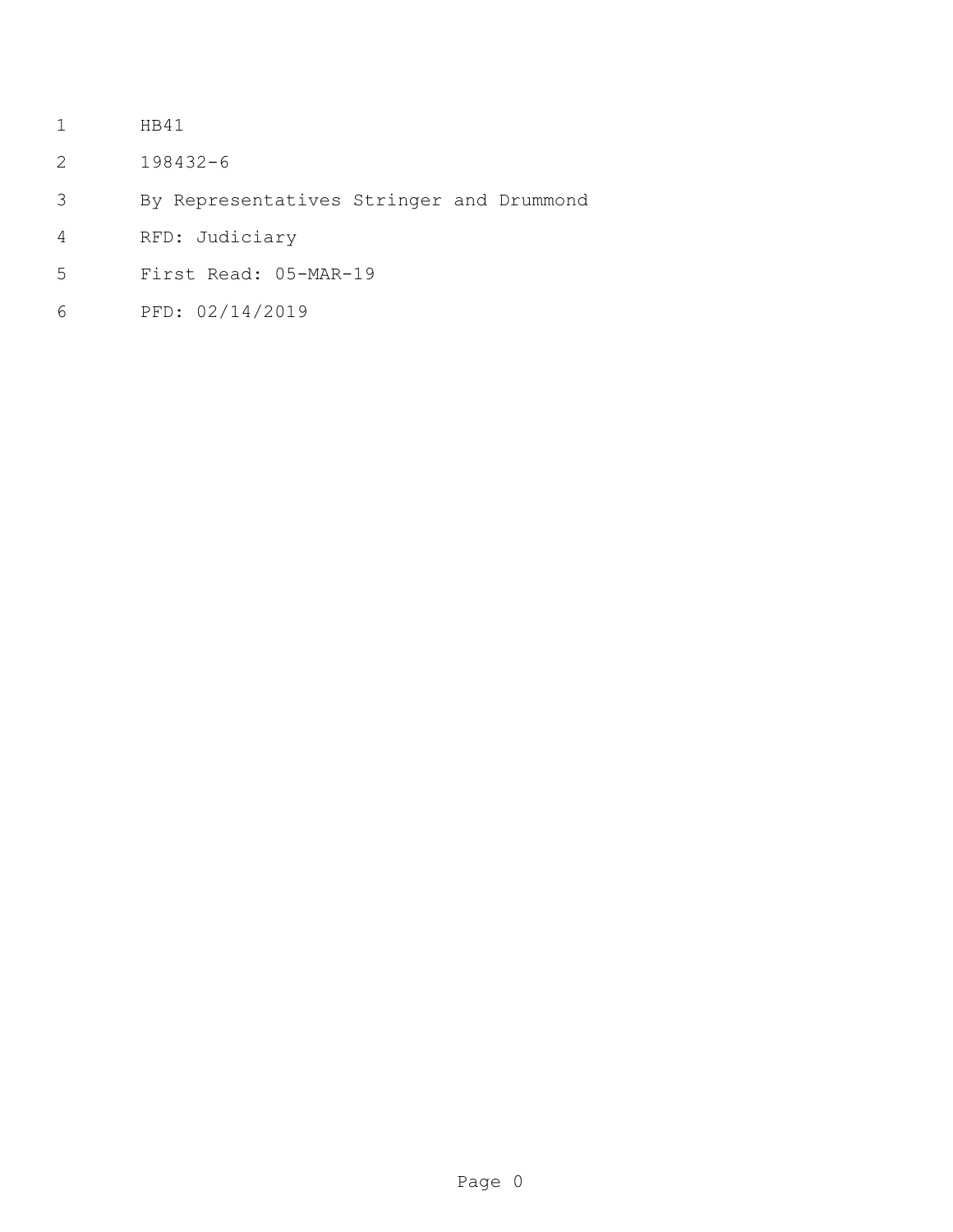| $\mathbf 1$  | ENGROSSED                                                                 |
|--------------|---------------------------------------------------------------------------|
| $\mathbf{2}$ |                                                                           |
| 3            |                                                                           |
| 4            | A BILL                                                                    |
| 5            | TO BE ENTITLED                                                            |
| 6            | AN ACT                                                                    |
| 7            |                                                                           |
| $8\,$        | Relating to alternative nicotine products; to create                      |
| $\mathsf 9$  | the Stringer-Drummond Vaping Act; to amend Sections $28-11-2$ ,           |
| 10           | $28-11-4$ , $28-11-7$ , $28-11-8$ , $28-11-9$ , $28-11-11$ , $28-11-13$ , |
| 11           | 13A-12-3, and 13A-12-3.1, Code of Alabama 1975, to require the            |
| 12           | Alabama Alcoholic Beverage Control Board to regulate retail               |
| 13           | sales of alternative nicotine devices like sales of tobacco               |
| 14           | products, and to prohibit the sale or transfer of alternative             |
| 15           | nicotine products to minors; to add Sections 28-11-16,                    |
| 16           | 28-11-17, 28-11-18, 28-11-19, and 13A-12-3.8 to the Code of               |
| 17           | Alabama 1975, to prohibit retailers and manufacturers of                  |
| 18           | alternative nicotine products and electronic nicotine delivery            |
| 19           | systems from advertising the products near schools; to                    |
| 20           | prohibit specialty retailers of electronic nicotine delivery              |
| 21           | systems from opening new places of business near schools,                 |
| 22           | child care centers, churches, and other facilities; to prevent            |
| 23           | retailers and manufacturers of alternative nicotine products              |
| 24           | or electronic nicotine delivery systems from advertising those            |
| 25           | products as tobacco cessation devices, as a healthy                       |
| 26           | alternative to smoking, or as being available in any variety              |
| 27           | of flavors except for tobacco, mint, or menthol; to require               |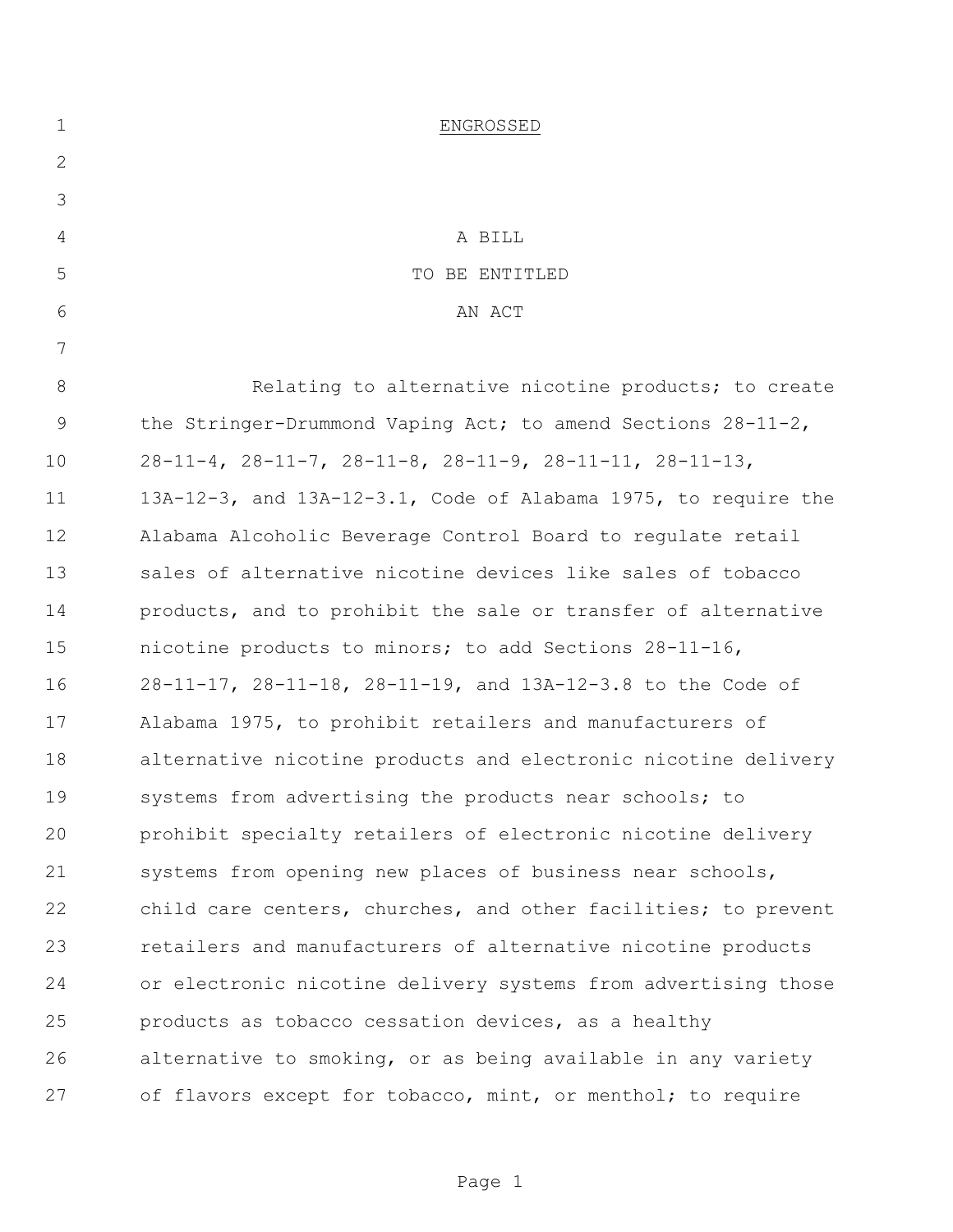retailers of alternative nicotine products or electronic nicotine delivery systems to obtain a tobacco permit, to comply with FDA regulations governing the retail sale of alternative nicotine products and electronic nicotine delivery systems, and to post warning signs in their stores regarding the dangers of nicotine use and potential risks associated with vaping; to prohibit the sale or transfer of alternative nicotine products or electronic nicotine delivery systems to minors; and in connection therewith would have as its purpose or effect the requirement of a new or increased expenditure of local funds within the meaning of Amendment 621 of the Constitution of Alabama of 1901, now appearing as Section 111.05 of the Official Recompilation of the Constitution of Alabama of 1901, as amended. BE IT ENACTED BY THE LEGISLATURE OF ALABAMA: Section 1. This act shall be known and may be cited as the Stringer-Drummond Vaping Act. Section 2. Sections 28-11-2, 28-11-4, 28-11-7, 28-11-8, 28-11-9, 28-11-11, 28-11-13, 13A-12-3, and 13A-12-3.1, Code of Alabama 1975, are amended to read as follows: "§28-11-2. "For purposes of this chapter, the following terms have the following meanings unless the context clearly indicates otherwise: "(1) ALTERNATIVE NICOTINE PRODUCT. The term 27 alternative nicotine product includes electronic cigarettes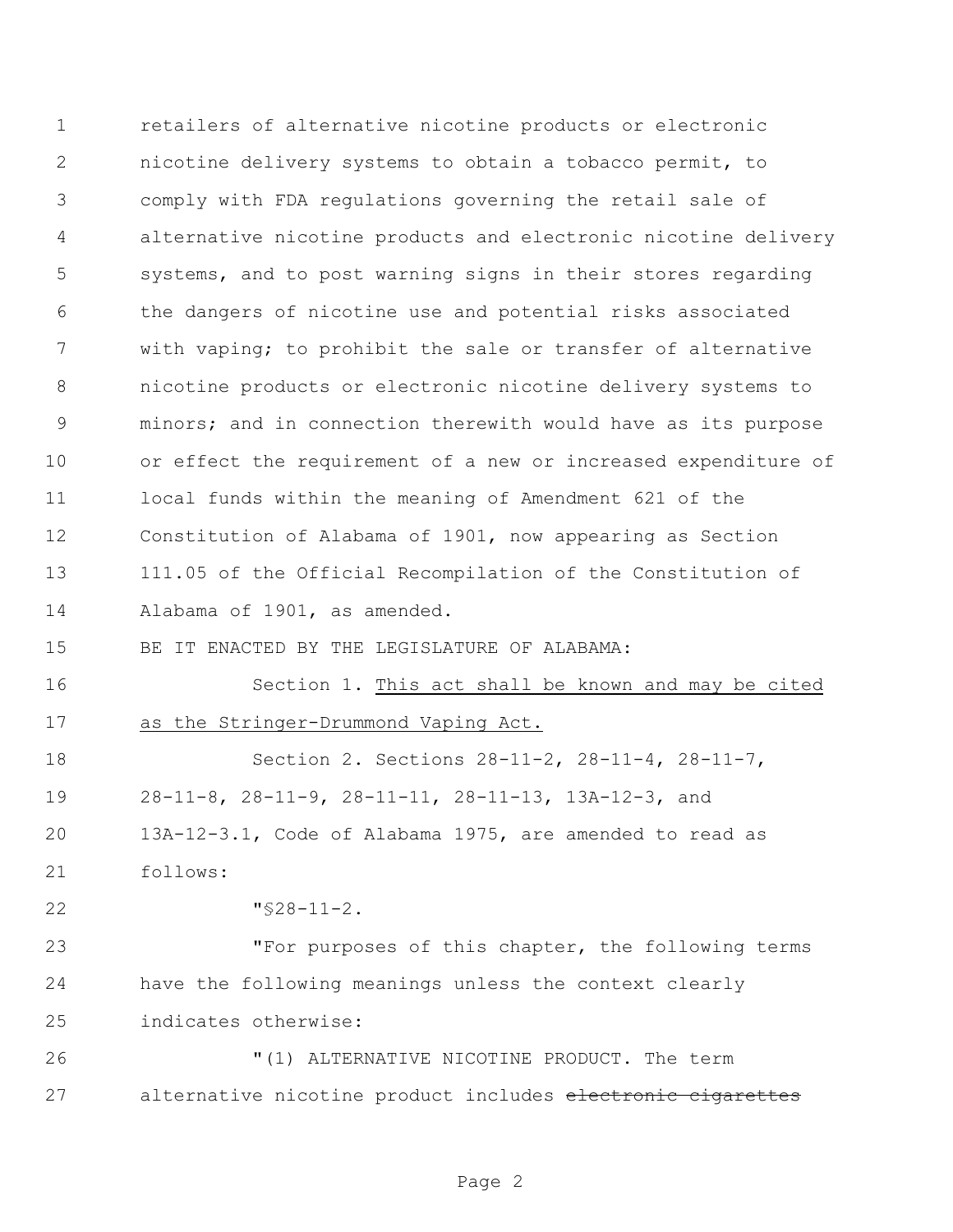| $\mathbf 1$   | any product that consists of or contains nicotine that can be  |
|---------------|----------------------------------------------------------------|
| 2             | ingested into the body by chewing, smoking, absorbing,         |
| 3             | dissolving, inhaling, snorting, sniffing, or by any other      |
| 4             | means. The term does not include a tobacco product, electronic |
| 5             | nicotine delivery system, or any product that has been         |
| 6             | approved by the United States Food and Drug Administration for |
| 7             | sale as a tobacco cessation product or for other medical       |
| 8             | purposes and that is being marketed and sold solely for that   |
| $\mathcal{G}$ | purpose.                                                       |
| 10            | <u>"An electronic cigarette is an electronic product or</u>    |
| 11            | device that produces a vapor that delivers nicotine or other   |
| 12            | substances to the person inhaling from the device to simulate  |
| 13            | smoking, and is likely to be offered to, or purchased by,      |
| 14            | consumers as an electronic cigarette, electronic cigar,        |
| 15            | electronic cigarillo, or electronic pipe.                      |
| 16            | "The term electronic cigarette does not include any            |
| 17            | of the following:                                              |
| 18            | "1. A cigarette or other tobacco product as defined            |
| 19            | in this section.                                               |
| 20            | "2. A product that is a drug under 21 U.S.C.                   |
| 21            | $$321(q)(1)$ .                                                 |
| 22            | "3. A product that is a device under 21 U.S.C.                 |
| 23            | \$321(h).                                                      |
| 24            | "4. A combination product that is a device under 21            |
| 25            | $U.S.C. $353(q)$ .                                             |
| 26            | "The term alternative nicotine product does not                |
| 27            | include the following:                                         |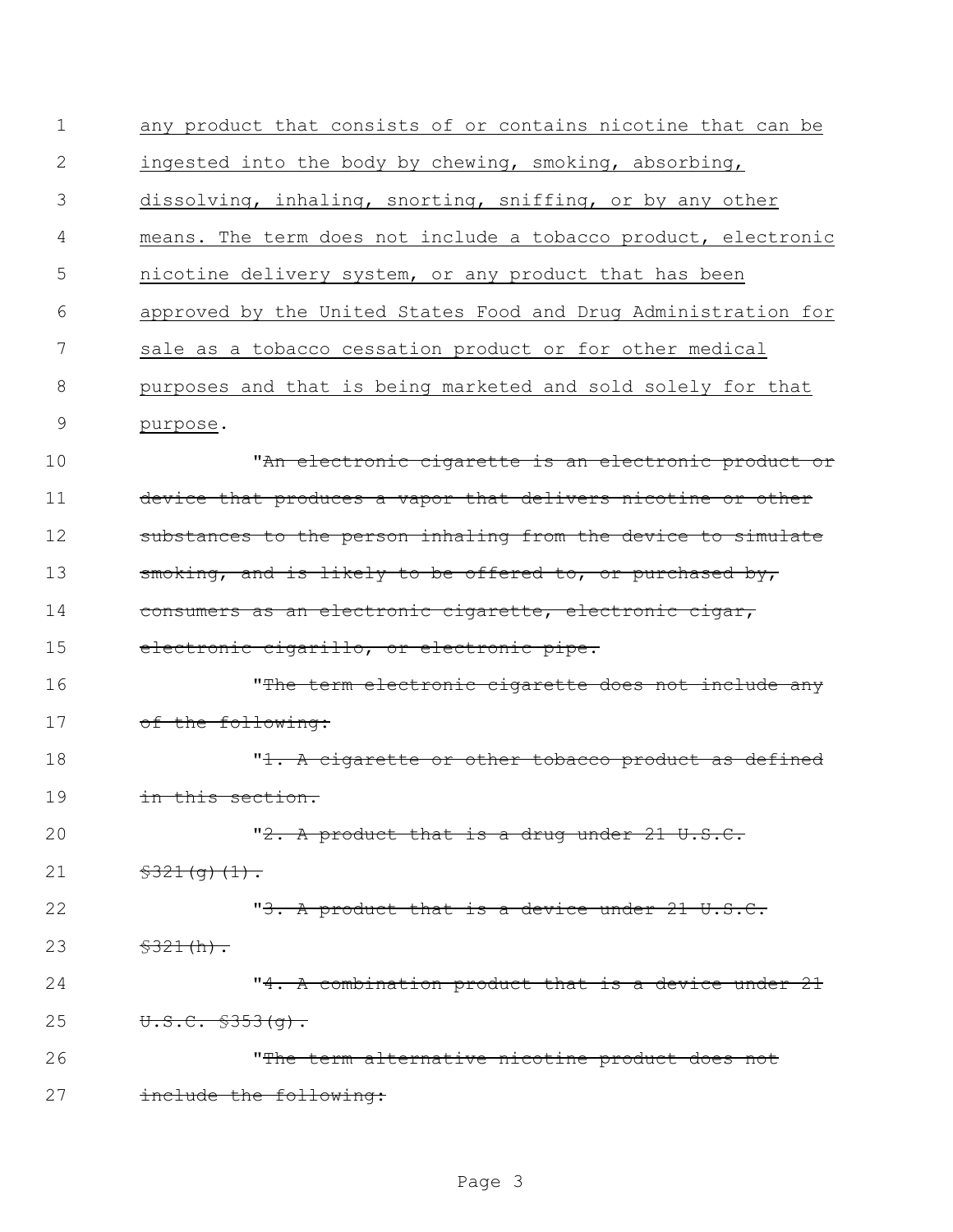| $\mathbf 1$   | "1. A cigarette or other tobacco product as defined            |
|---------------|----------------------------------------------------------------|
| 2             | in this section.                                               |
| 3             | "2. A product that is a drug under 21 U.S.C.                   |
| 4             | $\frac{2321(q)(1)}{1}$                                         |
| 5             | "3. A product that is a device under 21 U.S.C.                 |
| 6             | \$321(h).                                                      |
| 7             | "4. A combination product described in 21 U.S.C.               |
| 8             | $$353(9)$ .                                                    |
| $\mathcal{G}$ | "(2) BOARD. The Alabama Alcoholic Beverage Control             |
| 10            | Board.                                                         |
| 11            | "(3) CHILD-RESISTANT PACKAGING. Liquid nicotine                |
| 12            | container packaging meeting the requirements of 15 U.S.C.      |
| 13            | \$1472a.                                                       |
| 14            | "(3)(4) DISTRIBUTION. To sell, barter, exchange, or            |
| 15            | give tobacco or tobacco products for promotional purposes or   |
| 16            | for gratis.                                                    |
| 17            | "(5) ELECTRONIC NICOTINE DELIVERY SYSTEM. The term             |
| 18            | electronic nicotine delivery system includes any vaporizing    |
| 19            | device that produces a vapor that delivers nicotine or other   |
| 20            | substance to the person inhaling from the device to simulate   |
| 21            | smoking, and includes, but is not limited to, products that    |
| 22            | may be offered to, purchased by, or marketed to consumers as   |
| 23            | an electronic cigarette, electronic cigar, electronic          |
| 24            | cigarillo, electronic pipe, electronic hookah, vape pen, vape  |
| 25            | tool, vaping device, or any variation of these terms. The term |
| 26            | also includes any liquid intended to be vaporized in any       |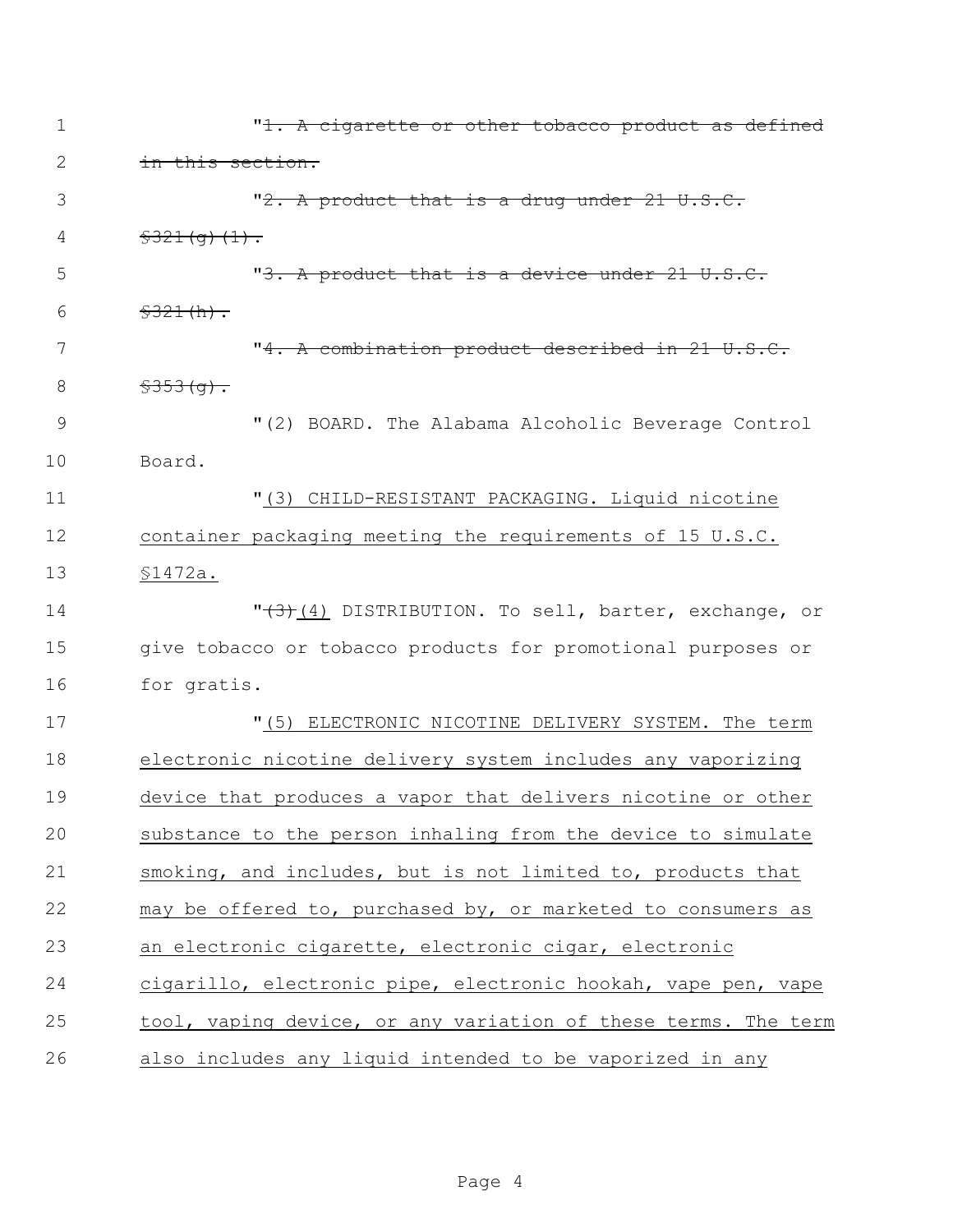| $\mathbf 1$  | device included in this subdivision, regardless of whether or  |
|--------------|----------------------------------------------------------------|
| $\mathbf{2}$ | not the liquid contains nicotine.                              |
| 3            | "(6) ELECTRONIC NICOTINE DELIVERY SYSTEM RETAILER.             |
| 4            | Any retail business which offers for sale electronic nicotine  |
| 5            | delivery systems.                                              |
| 6            | "(7) FDA. The United States Food and Drug                      |
| 7            | Administration.                                                |
| 8            | "(8) LIQUID NICOTINE CONTAINER. A bottle or other              |
| 9            | container of a liquid product that is intended to be vaporized |
| 10           | and inhaled using an electronic nicotine delivery system. The  |
| 11           | term does not include a container holding liquid that is       |
| 12           | intended for use in a vapor product if the container is        |
| 13           | pre-filled and sealed by the manufacturer and is not intended  |
| 14           | to be opened by the consumer.                                  |
| 15           | $"$ (9) MINOR. Any person under the age of 19 years.           |
| 16           | "(5) (10) PERSON. Any natural person, firm,                    |
| 17           | partnership, association, company, corporation, or other       |
| 18           | entity. Person does not include a manufacturer or wholesaler   |
| 19           | of tobacco or tobacco products nor does it include employees   |
| 20           | of the permit holder.                                          |
| 21           | "(6)(11) PROOF OF IDENTIFICATION. Any one or more of           |
| 22           | the following documents used for purposes of determining the   |
| 23           | age of a person purchasing, attempting to purchase, or         |
| 24           | receiving tobacco or, tobacco products, electronic nicotine    |
| 25           | delivery systems, or alternative nicotine products:            |
| 26           | "a. A valid driver's license issued by any state and           |
| 27           | bearing the photograph of the presenting person.               |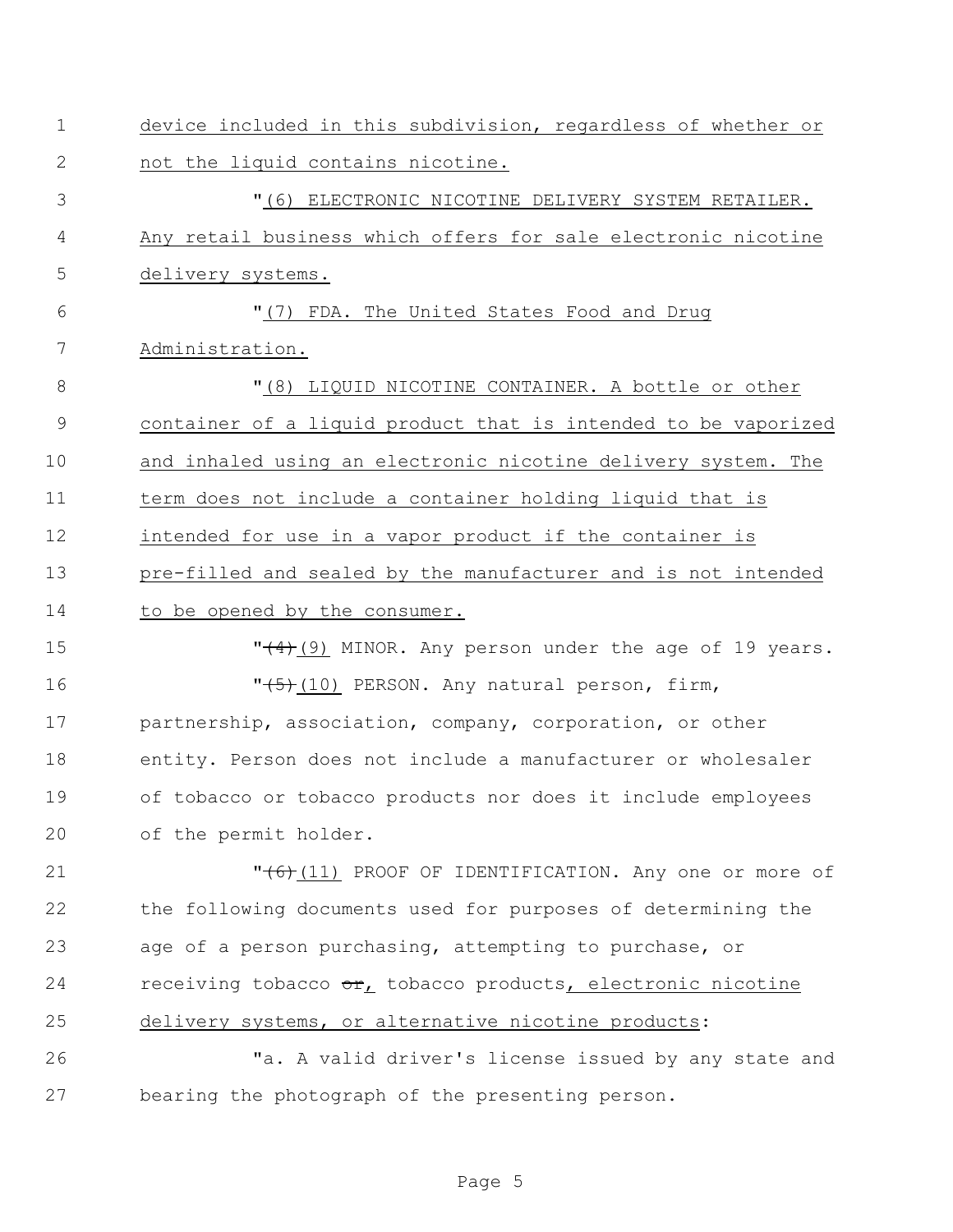"b. United States Uniform Service Identification. "c. A valid passport.

 "d. A valid identification card issued by any state agency for the purpose of identification and bearing the photograph and date of birth of the presenting individual.

 "e. For legal mail order purposes only a valid signed certification that will verify the individual is 19 years of age or older.

9  $\sqrt{(7)}$ (12) RESPONSIBLE VENDOR PROGRAM. A program administered by the board to encourage and support vendors in training employees in legal and responsible sales practices.

12  $\sqrt{(8)(13)}$  SAMPLER. Any business or person who distributes tobacco or tobacco products for promotional purposes.

**T** (9)(14) SELF-SERVICE DISPLAY. A display that contains tobacco or tobacco products and is located in an area openly accessible to purchasers at retail and from which such purchasers can readily access tobacco or tobacco products without the assistance of the tobacco permit holder or an employee of the permit holder. A display case that holds tobacco or tobacco products behind locked doors does not constitute a self-service display.

 "(15) SPECIALTY RETAILER OF ELECTRONIC NICOTINE DELIVERY SYSTEMS. A business establishment at which any of the following are true: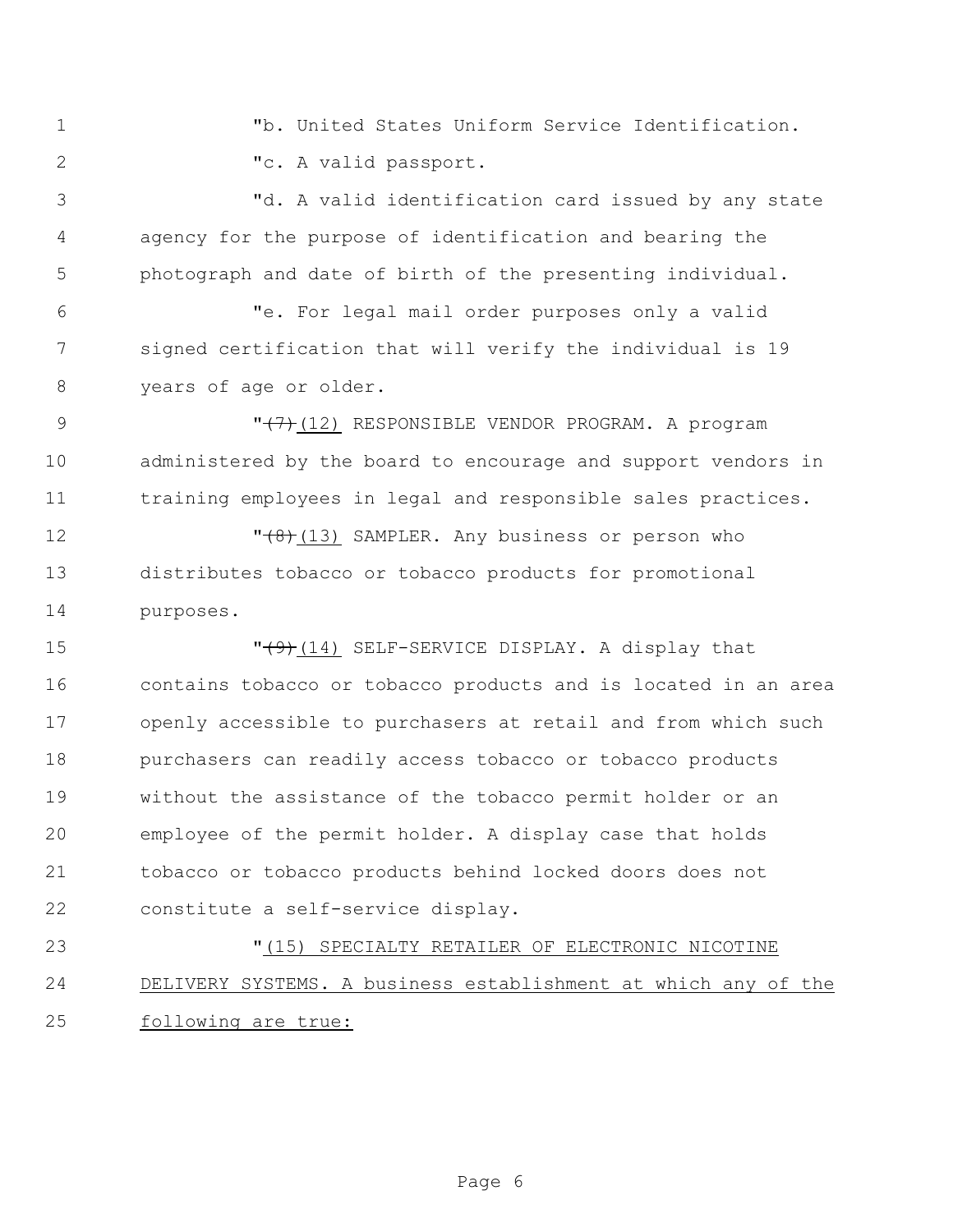| 1  | "a. The sale of electronic nicotine delivery systems           |
|----|----------------------------------------------------------------|
| 2  | accounts for more than 35 percent of the total quarterly gross |
| 3  | receipts for the establishment.                                |
| 4  | "b. Twenty percent or more of the public retail                |
| 5  | floor space is allocated for the offering, displaying, or      |
| 6  | storage of electronic nicotine delivery systems.               |
| 7  | "c. Twenty percent or more of the total shelf space,           |
| 8  | including retail floor shelf space and shelf space in areas    |
| 9  | accessible only to employees, is allocated for the offering,   |
| 10 | displaying, or storage of electronic nicotine delivery         |
| 11 | systems.                                                       |
| 12 | "d. The retail space features a self-service display           |
| 13 | for electronic nicotine delivery systems.                      |
| 14 | "e. Samples of electronic nicotine delivery systems            |
| 15 | are offered to customers.                                      |
| 16 | "f. Liquids intended to be vaporized through the use           |
| 17 | of an electronic nicotine delivery system are produced at the  |
| 18 | facility or are produced by the owner of the establishment or  |
| 19 | any of its agents or employees for sale at the establishment.  |
| 20 | "(10) (16) TOBACCO or TOBACCO PRODUCTS. Tobacco or             |
| 21 | any product containing tobacco, including, but not limited to, |
| 22 | the following:                                                 |
| 23 | "a. Cigarettes.                                                |
| 24 | "b. Cigars.                                                    |
| 25 | "c. Chewing tobacco.                                           |
| 26 | "d. Snuff.                                                     |
| 27 | "e. Pipe tobacco.                                              |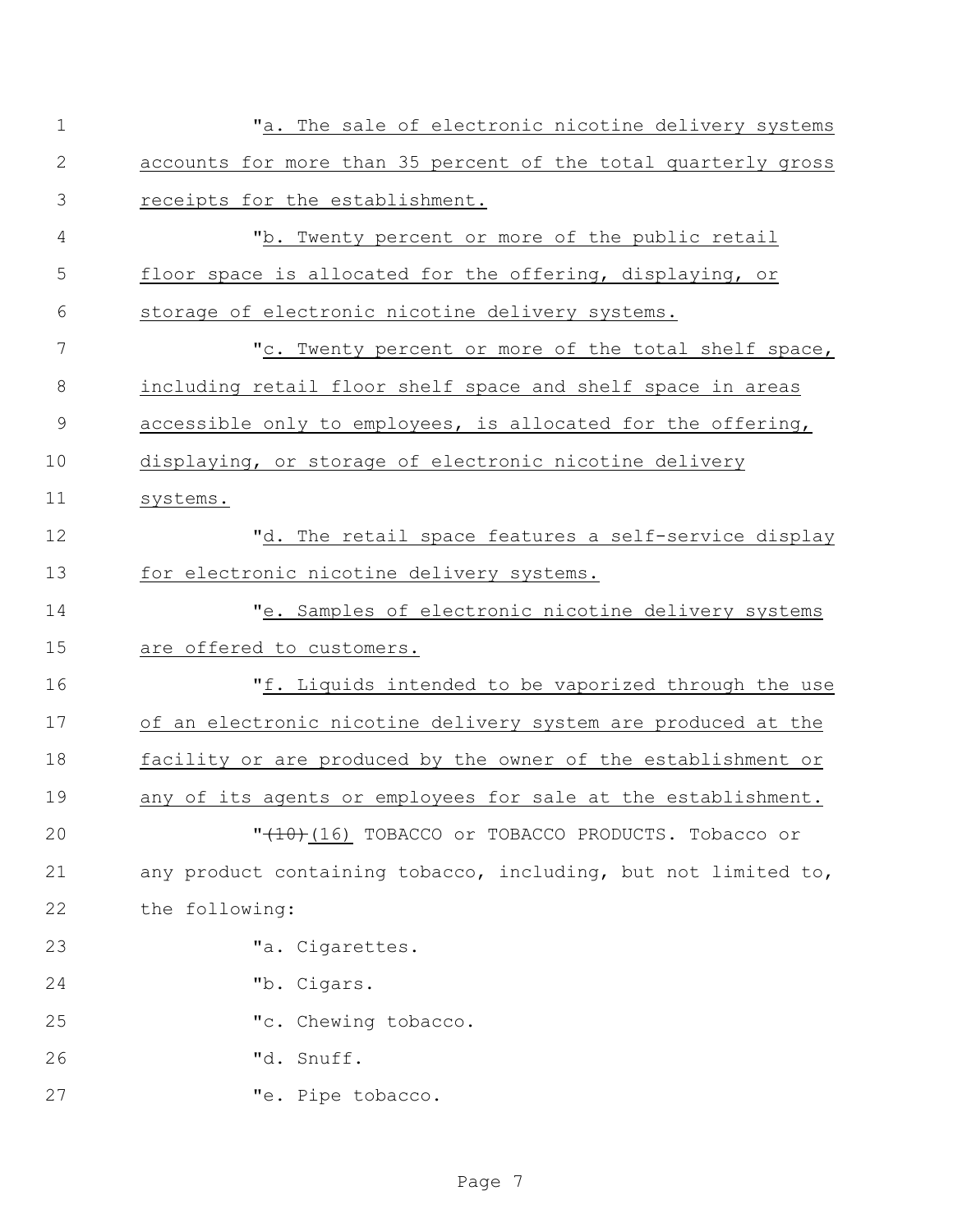1 Tf. Smokeless tobacco.

2  $\sqrt{11}$  (17) TOBACCO PERMIT. A permit issued by the 3 board to allow the permit holder to engage in the distribution 4 of tobacco or, tobacco products, electronic nicotine delivery 5 systems, or alternative nicotine products at the location 6 identified in the permit. 7 The state of the MCD of the MCDS of the MCDS of the MCDS of the MCDS of the MCDS of the MCDS of the MCDS of the MCDS of the MCDS of the MCDS of the MCDS of the MCDS of the MCDS of the MCDS of the MCDS of the MCDS of the 8 derives at least 75 percent of its revenue from tobacco or 9 tobacco products. 10 "§28-11-4. 11 Thursuant to its rule making rulemaking authority, 12 the board may promulgate shall adopt rules and regulations 13 that have the full force and effect of law, for purposes of, 14 but not limited to, the following: 15 "(1) Establishing permits for the distribution of 16 tobacco or, tobacco products, electronic nicotine delivery 17 systems, and alternative nicotine products. 18  $(2)$  Preventing the distribution of tobacco, tobacco

19 products, electronic nicotine delivery systems, and 20 alternative nicotine products to minors.

21 "(3) Conducting annual random compliance tests to 22 assure compliance with applicable state and federal laws and 23 guidelines regarding the distribution of tobacco  $\sigma r_L$  tobacco 24 products to minors, electronic nicotine delivery systems, and 25 alternative nicotine products. The tests may utilize minors 26 and may involve involving any person or location engaged in 27 the distribution of tobacco may utilize minors.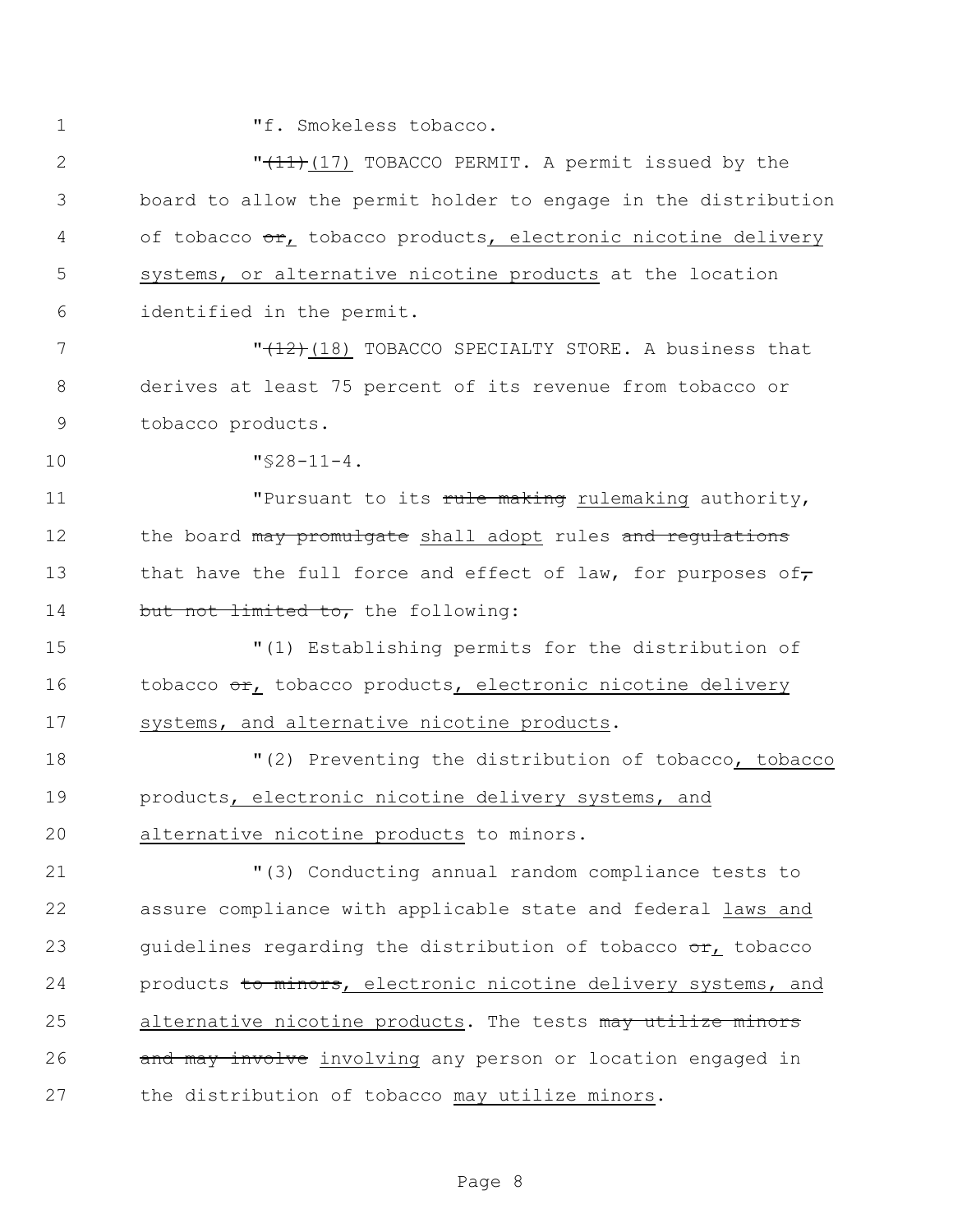"§28-11-7.

 "(a) Any person who distributes tobacco, tobacco products, electronic nicotine delivery systems, or alternative nicotine products within this state shall first obtain a permit from the board for each location of distribution. There is no fee for the permit.

7 The Multimum of the Music who maintains a tobacco or, tobacco with  $\frac{1}{2}$  product, electronic nicotine delivery system, or alternative nicotine product vending machine on his or her property in this state shall first obtain a permit from the board for each machine at each machine location. The permit for each machine shall be posted in a conspicuous place on the machine.

 "(c) A permit shall be valid only for the location specified in the permit application.

15 (d) A permit is not transferrable transferable or assignable and shall be renewed annually. Notwithstanding the foregoing, if a location for which a permit is obtained is 18 sold or transferred, the permit shall be transferred to the person obtaining control of the location and shall be valid for 30 days after the transfer during which time a new permit shall be obtained.

 "(e) If feasible, the board may, by rule or regulation, establish procedures for the issuance and renewal of permits which combine tobacco permit procedures with the application and licensing procedures for alcoholic beverages. "§28-11-8.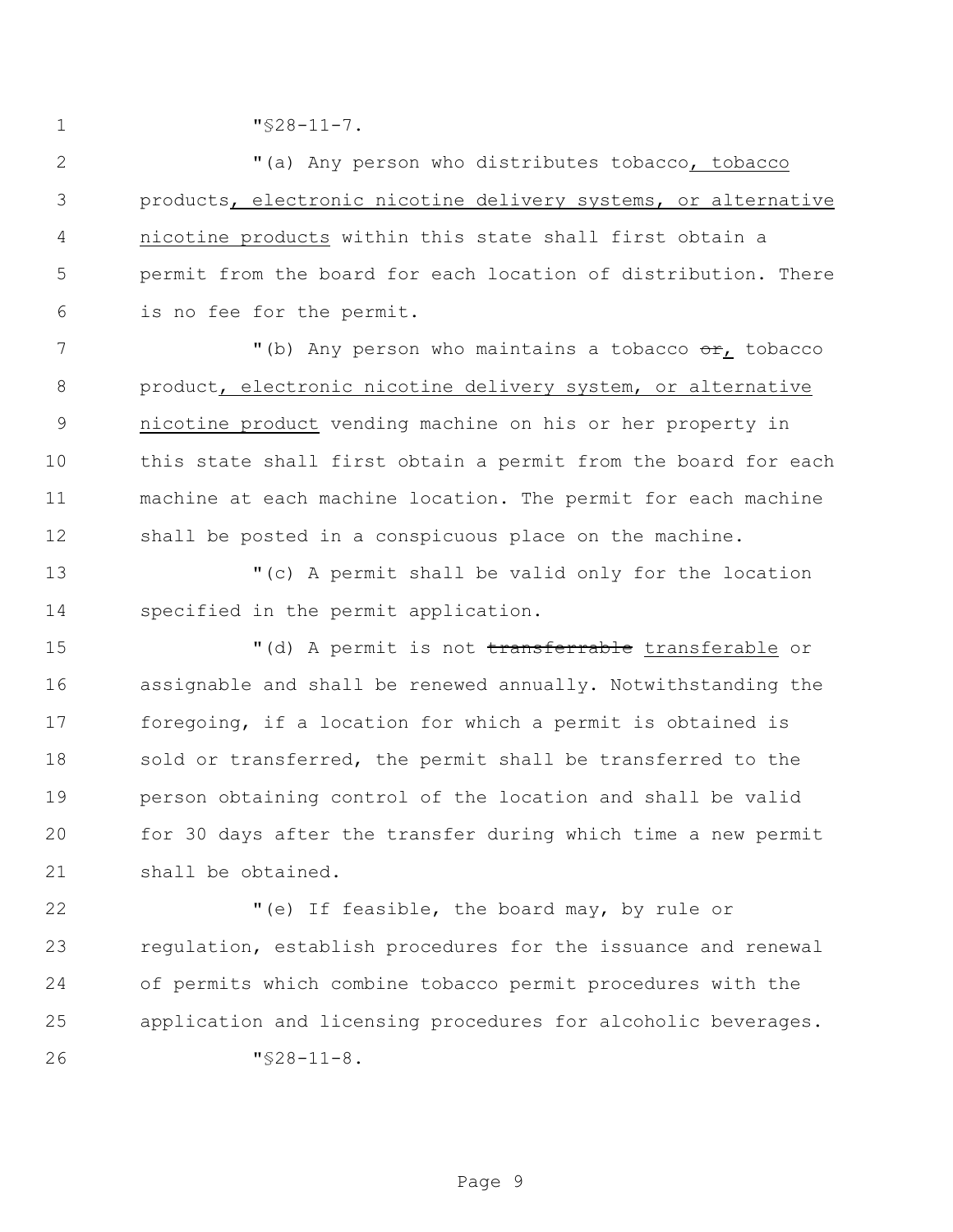| $\mathbf 1$   | "(a) It shall be unlawful for any person to                    |
|---------------|----------------------------------------------------------------|
| $\mathbf{2}$  | distribute sell or offer for sale tobacco or tobacco products  |
| 3             | without first obtaining from the board the appropriate permit- |
| 4             | Failure to obtain or display from the board. Selling or        |
| 5             | offering for sale tobacco or tobacco products without          |
| 6             | obtaining and displaying a valid permit by January 1, 1998,    |
| 7             | shall result in issuance of a warning citation. The board      |
| $8\,$         | shall conduct an information and education campaign by its     |
| $\mathcal{G}$ | Responsible Vendor Program to inform distributors of tobacco   |
| 10            | products at retail or in vending machines or self-service      |
| 11            | displays of the requirements of this law. Failure to obtain or |
| 12            | display a valid permit pursuant to this chapter after January  |
| 13            | 1, 1998, shall constitute a misdemeanor offense.               |
| 14            | "(b) It shall be unlawful for any person to sell or            |
| 15            | offer for sale electronic nicotine delivery systems or         |
| 16            | alternative nicotine products without first obtaining the      |
| 17            | appropriate permit from the board. Failure to obtain or        |
| 18            | display a valid permit within 90 days after the effective date |
| 19            | of the act adding this amendatory language shall result in     |
| 20            | issuance of a warning citation. The board shall conduct an     |
| 21            | information and education campaign by its Responsible Vendor   |
| 22            | Program to inform distributors of alternative nicotine         |
| 23            | products at retail or in vending machines or self-service      |
| 24            | displays of the requirements of this law. Selling or offering  |
| 25            | for sale electronic nicotine delivery systems or alternative   |
| 26            | nicotine products without obtaining and displaying a valid     |
| 27            | permit issued pursuant to this chapter within 90 days after    |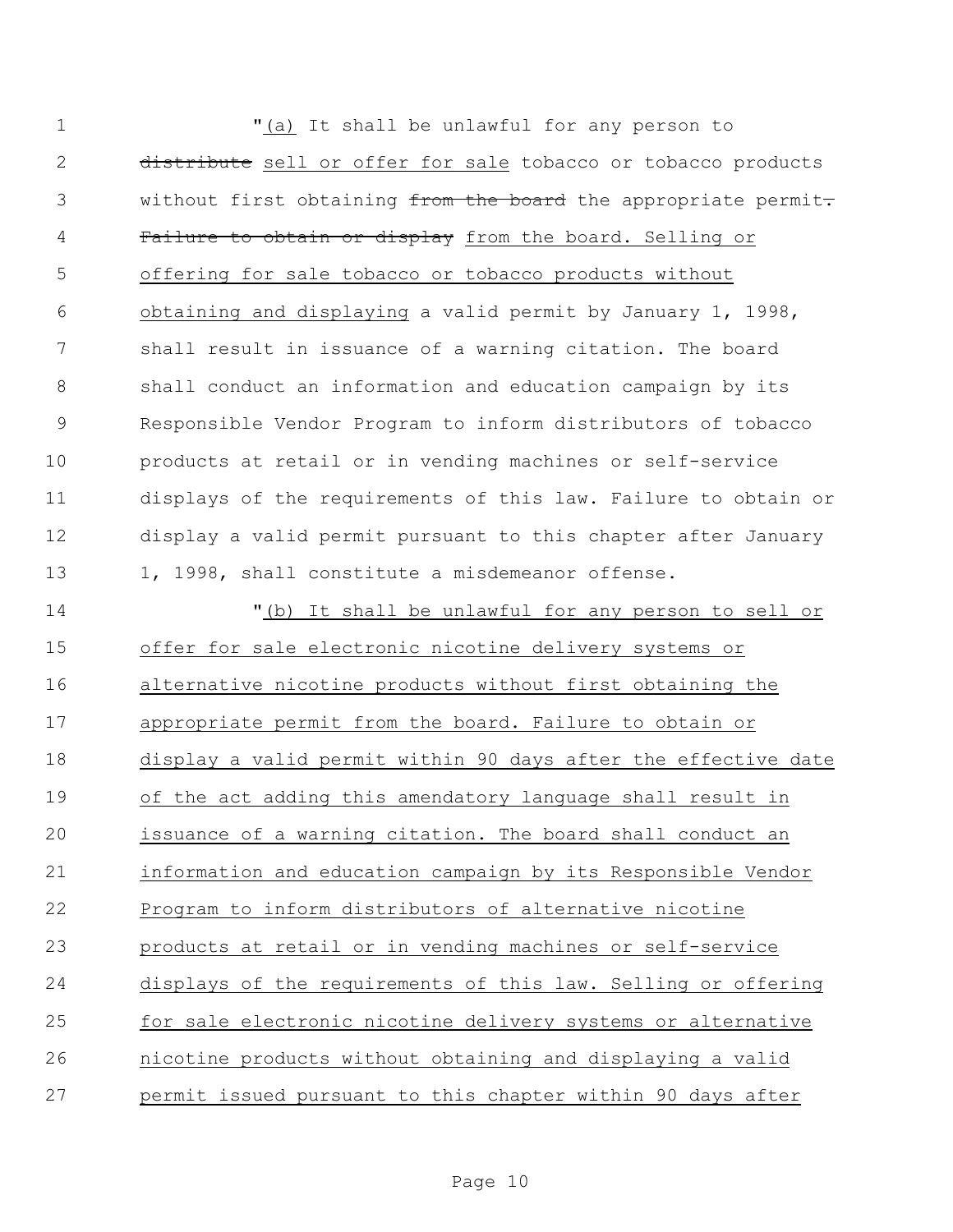the effective date of the act adding this amendatory language shall be a Class C misdemeanor.

 "(c) Each violation for selling tobacco, tobacco products, electronic nicotine delivery systems, or alternative nicotine products without a valid permit shall be treated as a separate offense and be punishable as follows: For the first violation by a fine of not less than one hundred dollars (\$100) nor more than five hundred dollars (\$500) and for each subsequent violation by a fine of not less than five hundred dollars (\$500) nor more than one thousand five hundred dollars (\$1,500).

"§28-11-9.

 "(a) Subject to the Alabama Administrative Procedure Act, Chapter 22 of Title 41, the board shall have full and final authority as to the suspension or revocation for cause of any permit issued pursuant to this chapter.

 "(1) The board may appoint a hearing commission of at least three persons which may do all of the following:

 "a. Hear and decide all contested applications for permits.

 "b. Hear and decide all charges against any permit holder or employee of a permit holder for violations of this chapter, the law, or the regulations of the board.

 "c. Revoke or suspend permits as provided in this chapter.

 "d. Levy administrative fines upon permit holders or employees of permit holders.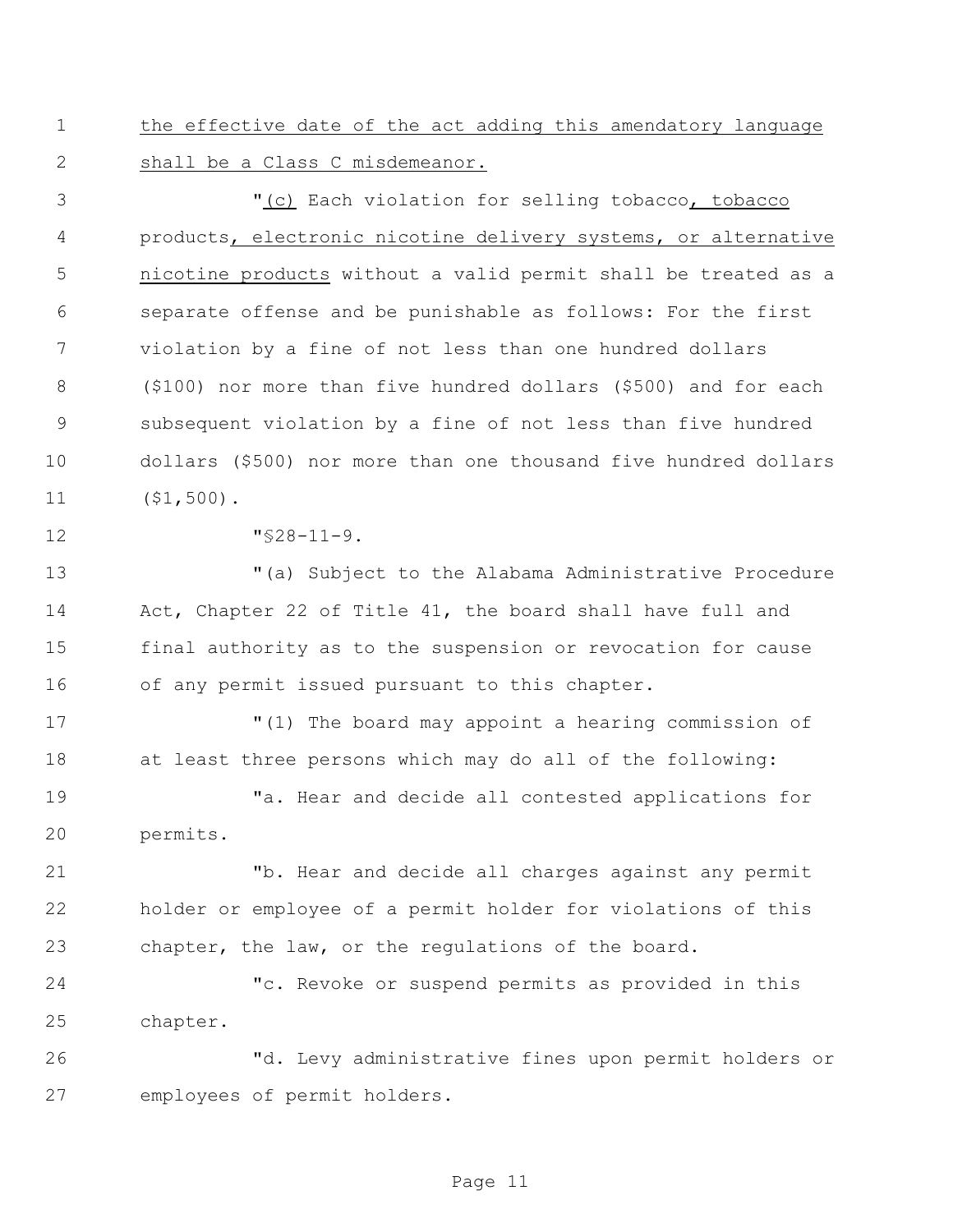"(2) No member of the hearing commission shall participate in the hearing or disposition of any application for a permit or charge against a permit holder or an employee of a permit holder if he or she has an interest therein or was involved in the investigation.

 "(b) The board, or a hearing commission appointed by 7 the board, upon finding that a permit holder or any partner, member, employee, officer, or director of the permit holder has violated any of the laws of this state or the United States relating to the manufacture, sale, possession, or 11 transportation of tobacco or, tobacco products, electronic nicotine delivery systems, or alternative nicotine products, or that the permit holder has acted in a manner prejudicial to 14 the welfare, health, peace, temperance, and safety of the 15 people of the community or of the state, may upon due notice 16 and hearing, levy administrative fines or suspend or revoke 17 the permit issued by the board, or a combination of all three. In all cases where the board or hearing commission shall levy an administrative fine, or suspend or revoke a permit, it shall set forth its findings of fact, the evidence from which 21 the findings of facts are made, and the reasons upon which its actions are based.

 "(c) The fines as specified in subsection (e) shall be applicable per each violation. The permit holder or employee shall remit the administrative fine to the board within seven calendar days from the day that the administrative fine is levied. Failure by the permit holder to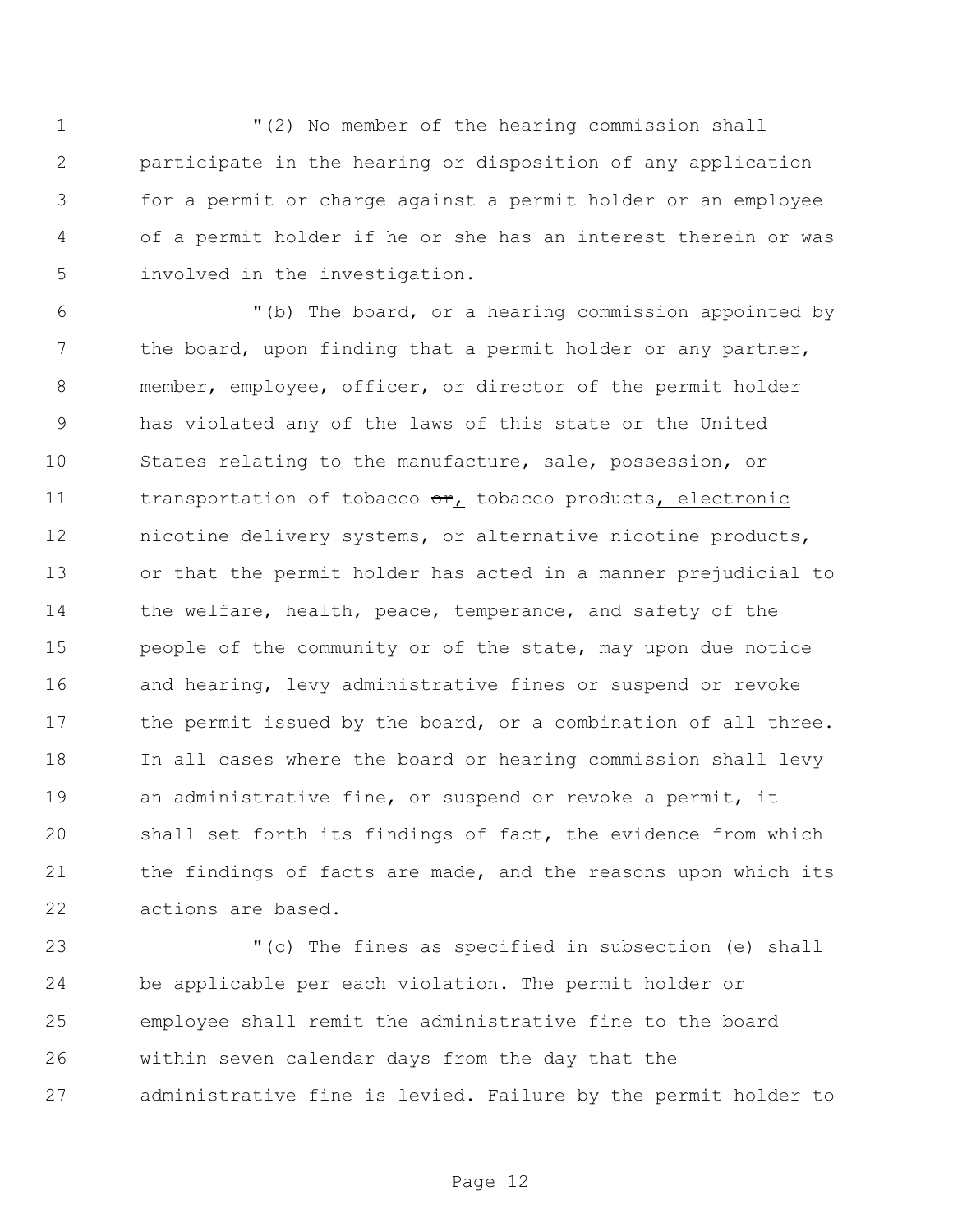pay the administrative fine within that time period shall result in an automatic suspension of the permit until the administrative fine is paid.

 "(d) The maximum length of suspension of a permit pursuant to this chapter shall be one year. A permit holder shall be ineligible to hold a permit pursuant to this chapter for the location where the violation occurred until the expiration or removal of the suspension. A permit holder whose permit is revoked by the board or the hearing commission shall be, at the discretion of the board or hearing commission, ineligible to hold a permit pursuant to this chapter until the expiration of one year from the date the permit is revoked at 13 the location where the violation occurred.

 "(e) The following administrative fines may be levied for violations of this chapter against valid permit holders or employees, or both:

 "(1) Upon conviction for a first violation by the 18 permit holder or an employee of the permit holder, the board or hearing commission may offer the permit holder an opportunity to provide training sessions administered by the Responsible Vendor Program in lieu of an administrative fine upon the permit holder and the employee, if the violation is by an employee, of not more than two hundred dollars (\$200).

 "(2) Upon conviction of a second violation at the same location within a two-year period, the board or hearing commission may levy an administrative fine upon the permit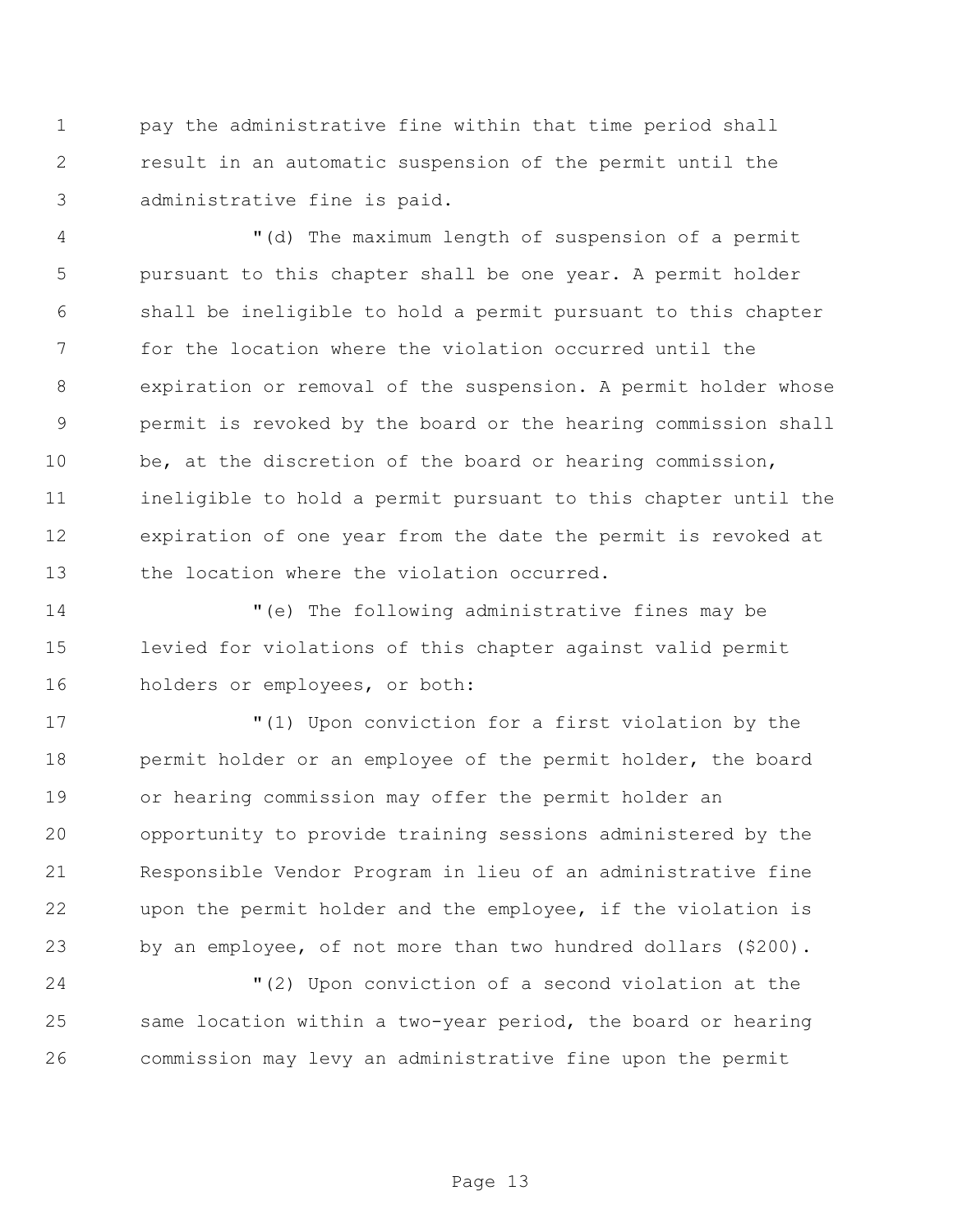holder and the employee, if the violation is by an employee, of not more than four hundred dollars (\$400).

 "(3) Upon conviction of a third or subsequent violation at the same location within a two-year period, the board or hearing commission may levy an administrative fine upon the permit holder and the employee, if the violation is 7 by an employee, of not more than seven hundred fifty dollars (\$750).

 $(4)$  Upon conviction of a fourth or subsequent violation at the same location within a two-year period, the board or hearing commission may levy an administrative fine upon the permit holder and the employee, if the violation is by an employee, of not more than one thousand dollars (\$1,000) 14 and may suspend or revoke the permit.

 $\blacksquare$  (f) Before imposition of any administrative fine, the permit holder shall be afforded all procedural rights to due process in addition to those rights guaranteed by the Alabama Administrative Procedure Act, Chapter 22 of Title 41.

"§28-11-11.

 "The board shall issue an annual report to the Governor, the Legislature, and the Attorney General concerning compliance by state retail merchants with this chapter. The report shall contain all of the following:

 "(1) The total number of retail distributors of tobacco, tobacco products, electronic nicotine delivery systems, and alternative nicotine products categorized by type of retail outlet.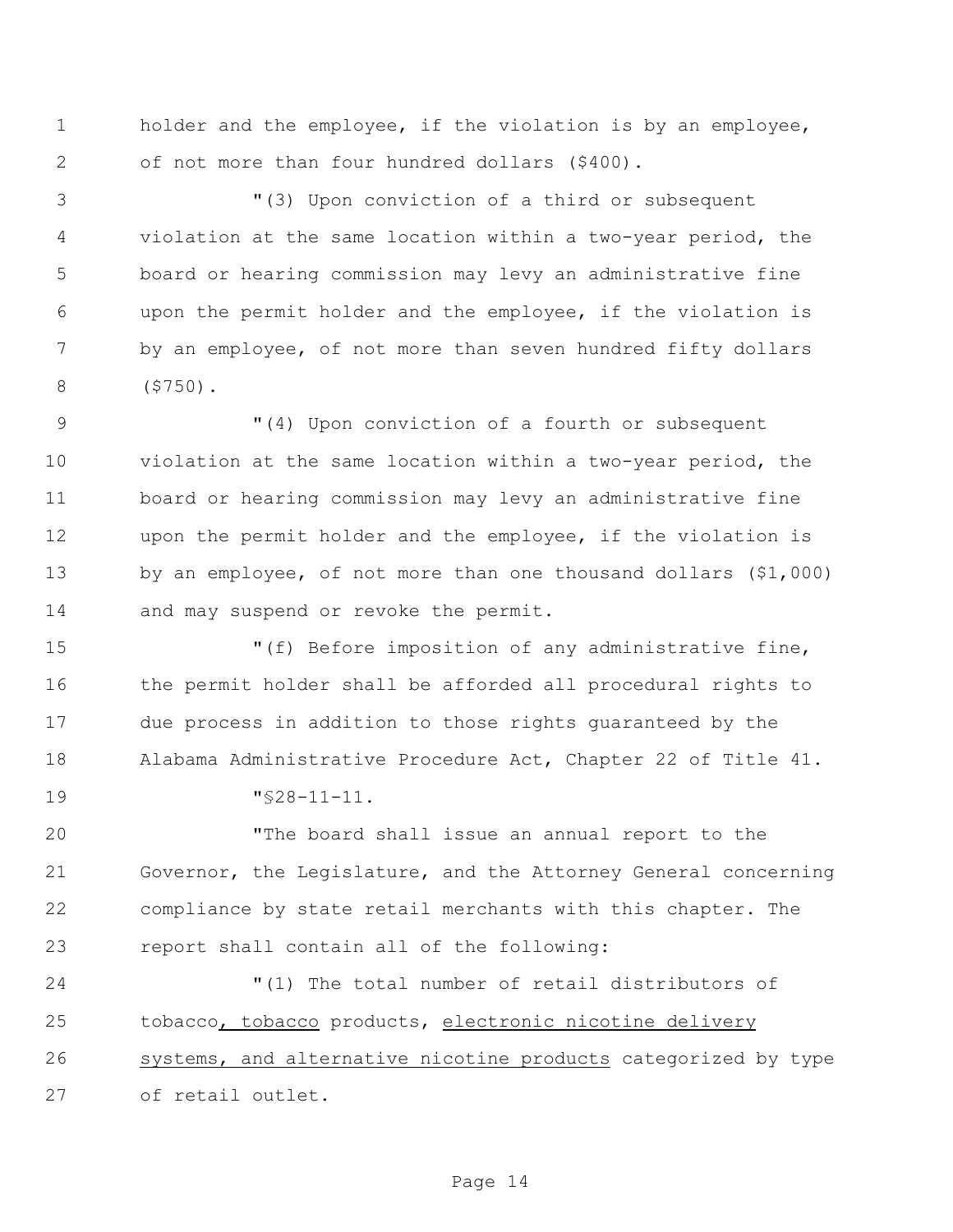1 "(2) The number of citations reported to the board, categorized by type of retail outlet.

 "(3) The total number of successful compliance checks, categorized by type of retail outlet.

 "(4) The extent and nature of organized educational and government activities intended to promote, encourage, or otherwise secure compliance with state and federal laws prohibiting the sale or distribution of tobacco products to minors.

 "(5) Information as to the level of access and availability of tobacco products to minors.

 "(6) Noted impediments to implementation of this chapter, as well as recommendations for alleviating the same. "§28-11-13.

 "(a) It is unlawful for any minor to purchase, use, possess, or transport tobacco, tobacco product, electronic nicotine delivery systems, or alternative nicotine product within this state. It shall not be unlawful for a minor employee of a tobacco, tobacco product, electronic nicotine delivery system, or alternative nicotine product permit holder to handle, transport, or sell tobacco, tobacco product, electronic nicotine delivery systems, or alternative tobacco product if the minor employee is acting within the line and scope of employment and the permit holder, or an employee of the permit holder who is 21 years of age or older, is present.

 "(b) It is unlawful for any minor to present or offer to another person proof of identification which is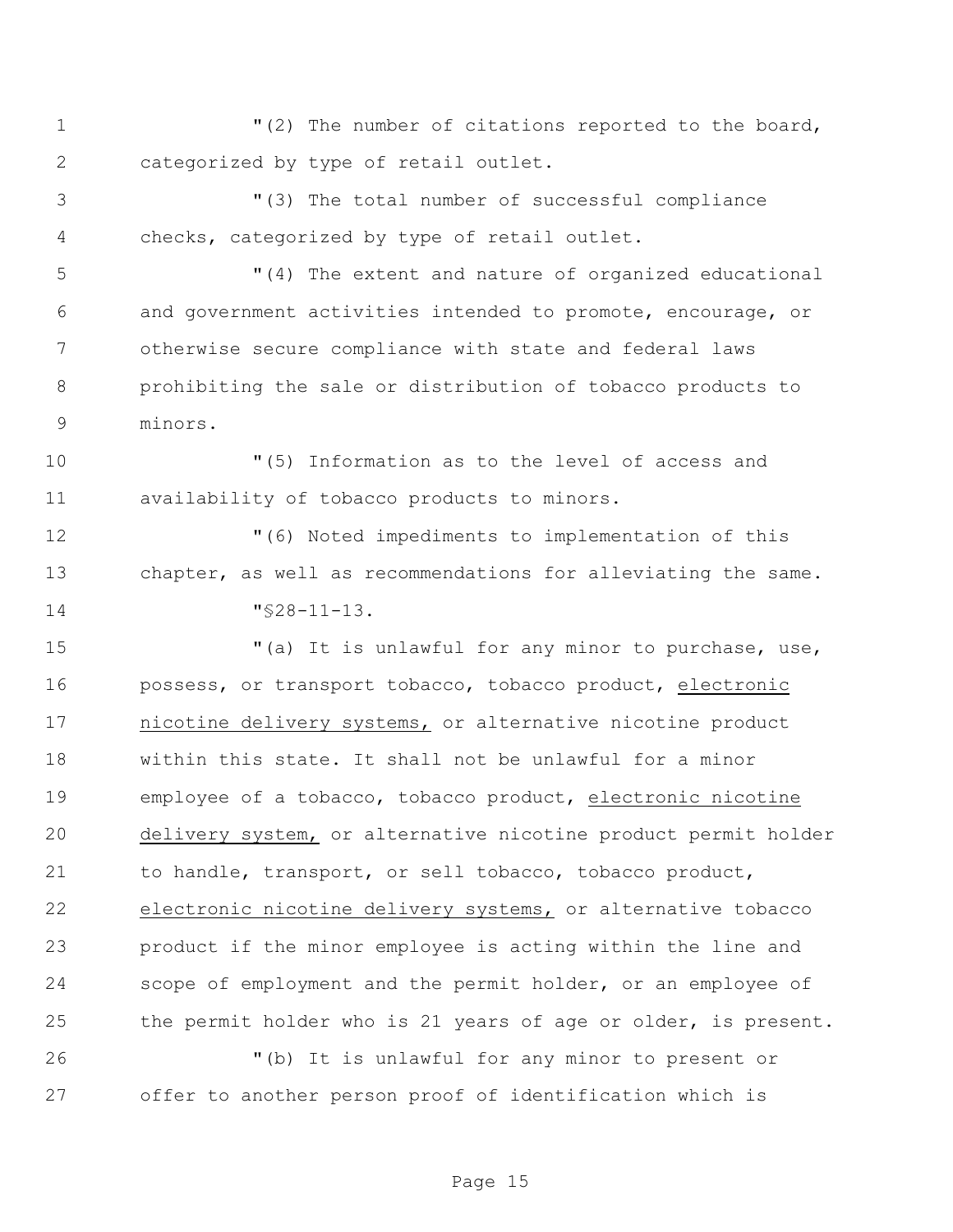false, fraudulent, or not actually his or her own proof of identification in order to buy, receive, or otherwise obtain, or attempt to buy, receive, or otherwise obtain, any tobacco, tobacco product, electronic nicotine delivery system, or alternative nicotine product.

 "(c) If a minor is cited for any violation under this section, the citing agency shall notify a parent, legal guardian, or legal custodian of the minor unless the minor has been emancipated by court order or operation of law.

"§13A-12-3.

11 They person who sells, barters, exchanges or gives 12 to any minor any cigarettes, cigarette tobacco or cigarette **paper, or any substitute for either of them** tobacco, tobacco products, electronic nicotine delivery systems, or alternative nicotine products shall, on conviction, be fined not less than \$10.00 nor more than \$50.00 one hundred dollars (\$100) nor more than three hundred dollars (\$300) and may also be 18 imprisoned in the county jail or sentenced to hard labor for 19 the county for not more than 30 days.

"§13A-12-3.1.

 "For purposes of this article, the following terms shall have the following meanings:

 "(1) ALTERNATIVE NICOTINE PRODUCT. The same meaning as in Section 28-11-2.

 "(2) BOARD. The same meaning as in Section 28-11-2. 26 "<del>(1)</del>(3) BRAND STYLE. A variety of cigarettes distinguished by the tobacco used, tar and nicotine content,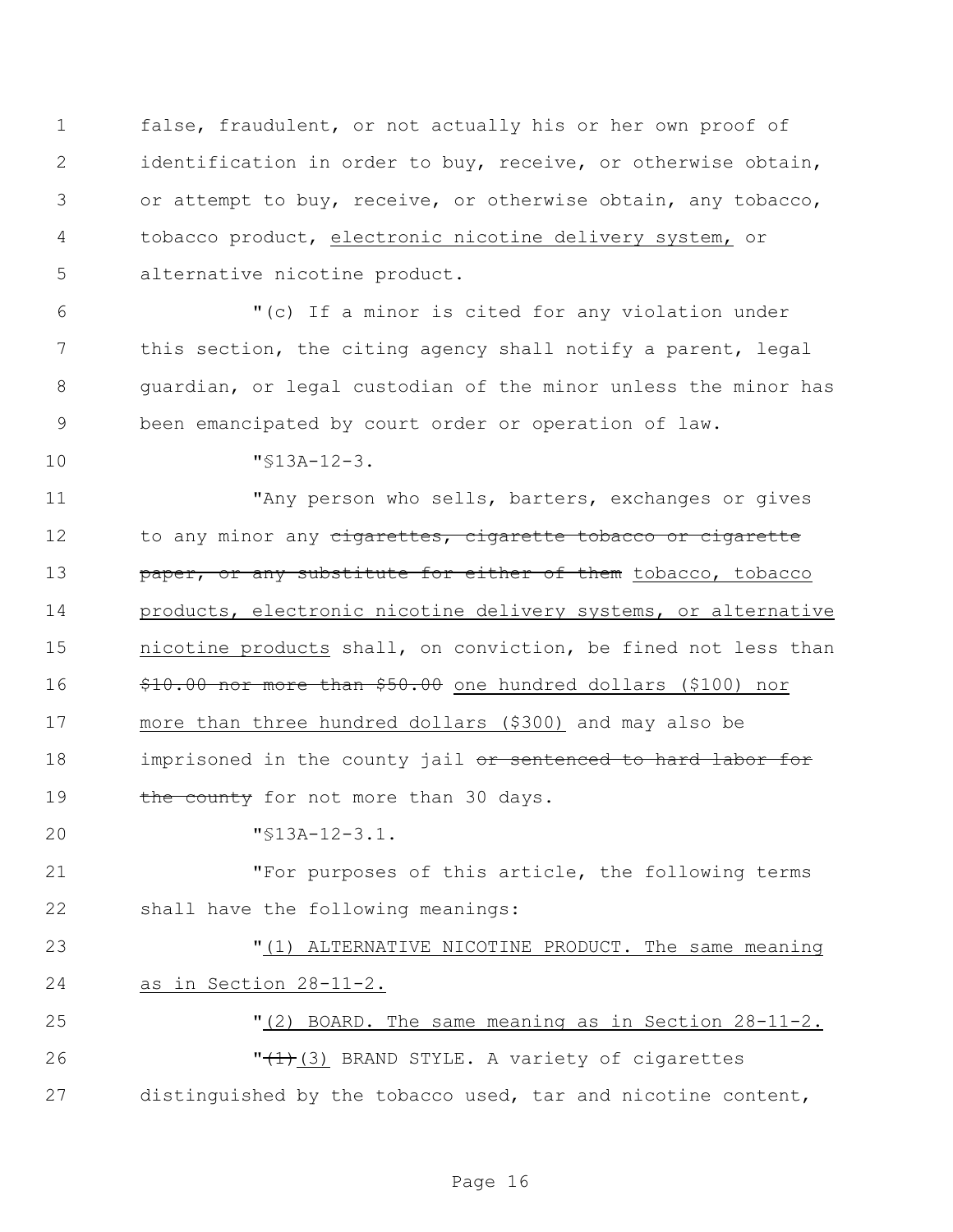1 flavoring used, size of cigarette, filtration on the 2 cigarette, or packaging.

3  $\sqrt{(2)}$ (4) CLEAR AND CONSPICUOUS STATEMENT. The A 4 statement that is of sufficient type size to be clearly 5 readable by the recipient of the communication.

6  $\sqrt{(3)}$ (5) COMMISSIONER. The Commissioner of the 7 Alabama Department of Revenue.

8  $\sqrt{4+(6)}$  CONSUMER. An individual who acquires or 9 seeks to acquire cigarettes, or any one or more articles taxed 10 herein, for personal use.

11  $\sqrt{(5)}$  (7) DELIVERY SALE. Any sale of cigarettes to a 12 consumer within this state, regardless of whether the seller 13 is located in this state, where either of the following are 14 true:

15 Ta. the The purchaser submits the order for such 16 sale by means of a telephonic or other method of voice 17 transmission, the mails or any other delivery service, 18 facsimile transmission, or the Internet or other online 19 service or.

20 The The cigarettes are delivered by use of the 21 mails or other delivery service. A sale of cigarettes that 22 meets the requirements of this subdivision shall constitute a 23 delivery sale regardless of whether the seller is located 24 within or without the state.

25 "(8) DELIVERY SALE OF ELECTRONIC NICOTINE DELIVERY 26 SYSTEMS OR ALTERNATIVE NICOTINE PRODUCTS. Any sale of 27 electronic nicotine delivery systems or alternative nicotine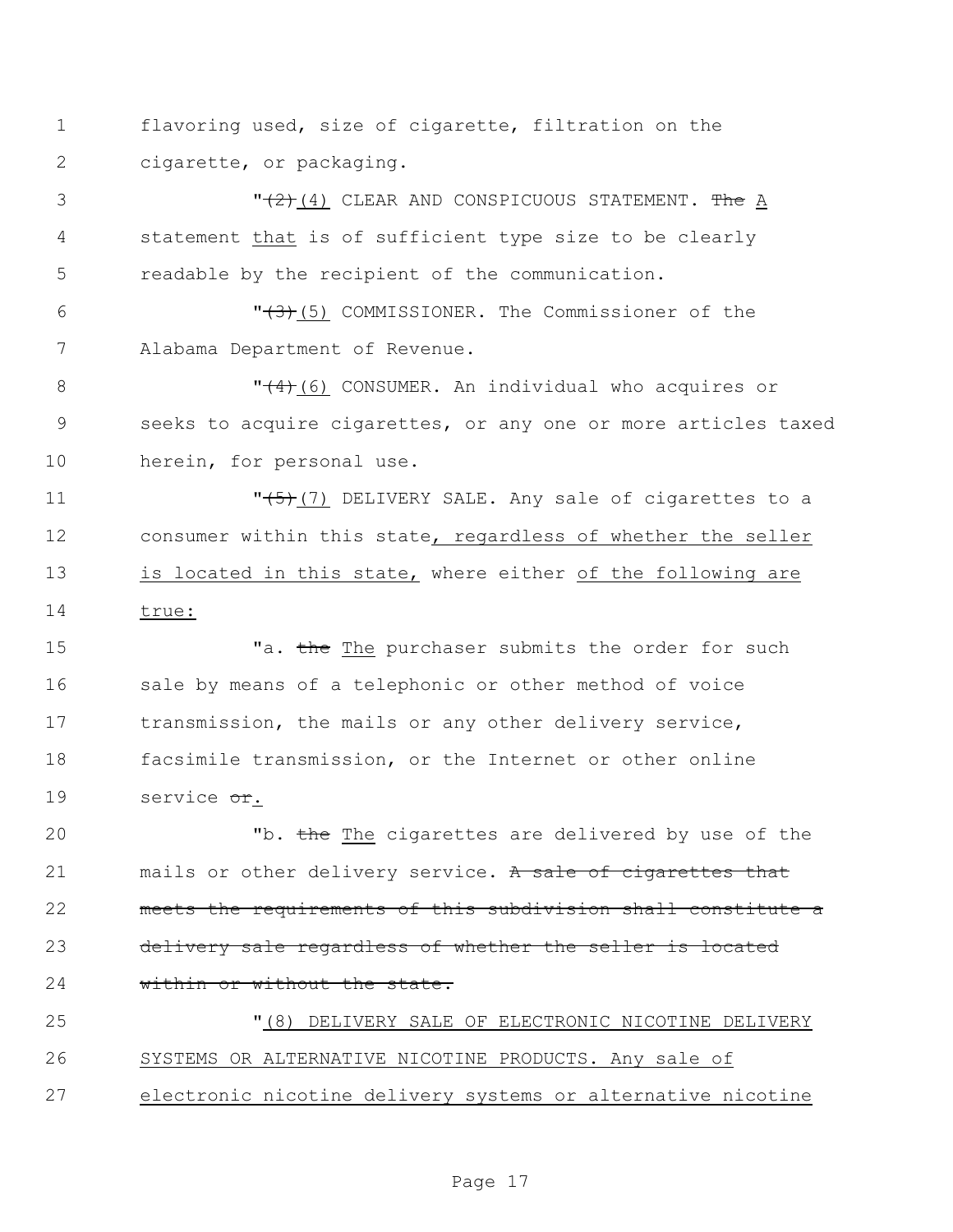| $\mathbf 1$    | products to a consumer in this state, regardless of whether    |
|----------------|----------------------------------------------------------------|
| $\sqrt{2}$     | the seller is located in this state, where either of the       |
| 3              | following is true:                                             |
| 4              | "a. The purchaser submits the order for the sale by            |
| 5              | means of a telephonic or other method of voice transmission,   |
| 6              | the mails or any other delivery service, facsimile             |
| 7              | transmission, or the Internet or other online service.         |
| $8\,$          | "b. The electronic nicotine delivery systems or                |
| $\overline{9}$ | alternative nicotine products are delivered by use of the      |
| 10             | mails or other delivery service.                               |
| 11             | "(6)(9) DELIVERY SALES STATUTES. Those provisions              |
| 12             | contained within Sections 13A-12-3.2, 13A-12-3.3, 13A-12-3.4,  |
| 13             | 13A-12-3.5, 13A-12-3.6, and 13A-12-3.7.                        |
| 14             | " $(7)$ (10) DELIVERY SERVICE. Any person, other than a        |
| 15             | person who makes a delivery sale, who delivers to the consumer |
| 16             | the cigarettes sold in a delivery sale.                        |
| 17             | $"$ (11) DEPARTMENT. The Alabama Department of                 |
| 18             | Revenue.                                                       |
| 19             | " (12)<br>ELECTRONIC NICOTINE DELIVERY SYSTEM. The same        |
| 20             | meaning as in Section 28-11-2.                                 |
| 21             | $"$ (13) GOVERNMENT-ISSUED IDENTIFICATION. A state             |
| 22             | driver's license, state identification card, passport, a       |
| 23             | military identification, or an official naturalization or      |
| 24             | immigration document, including an alien registration          |
| 25             | recipient card or green card, or an immigrant visa.            |
| 26             | "(10) (14) LEGAL MINIMUM AGE. 19 years of age.                 |
|                |                                                                |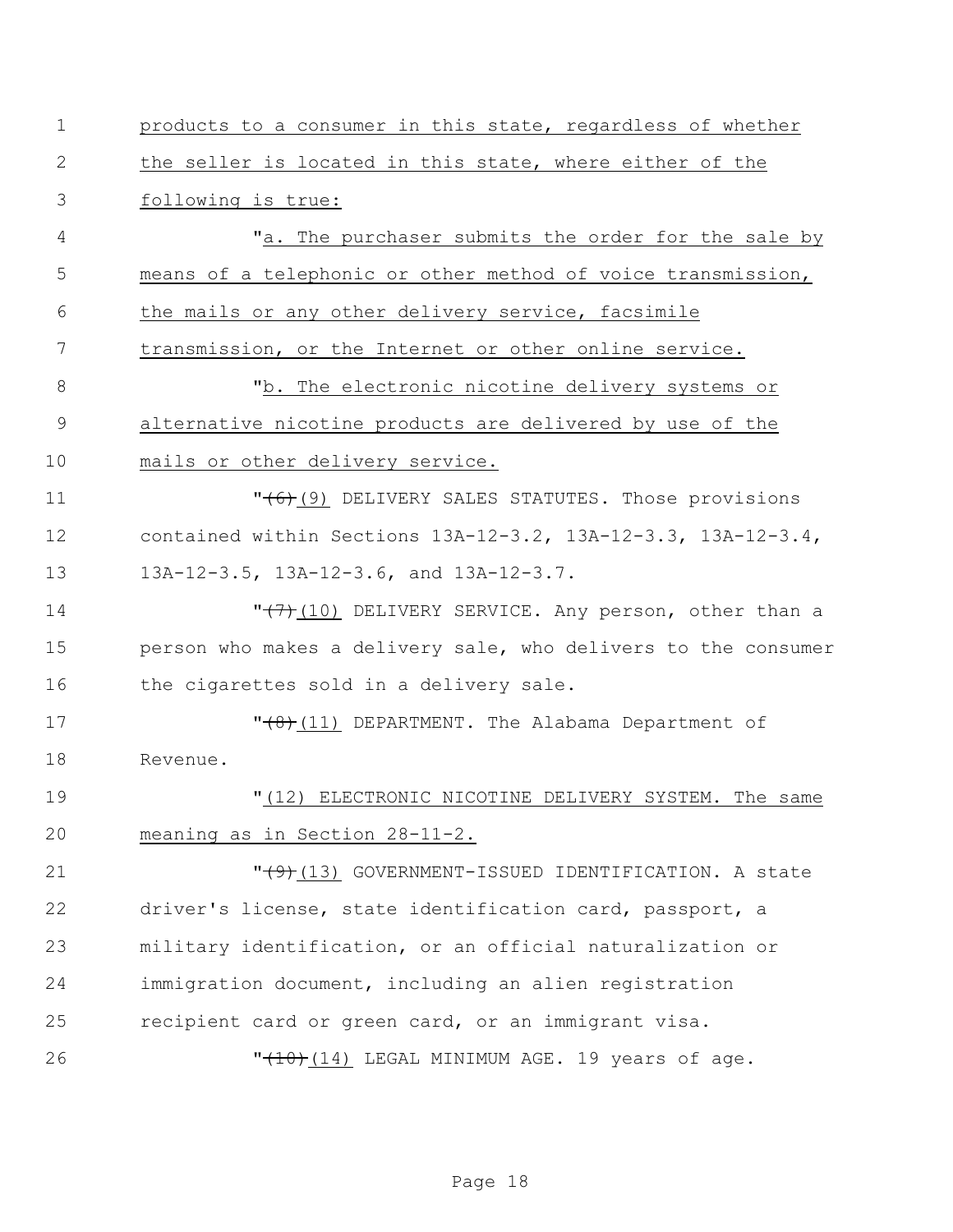"(15) LIQUID NICOTINE CONTAINER. The same meaning as in Section 28-11-2.

3 T<del>(11)</del>(16) MAILS or MAILING. The shipment of cigarettes through the United States Postal Service.

5 "(12)(17) OUT-OF-STATE SALE. A sale of cigarettes to a consumer located outside of this state where the consumer submits the order for such sale by means of a telephonic or other method of voice transmission, the mails or any other delivery service, facsimile transmission, or the Internet or other online service, and where the cigarettes are delivered by use of the mails or other delivery service.

 $\sqrt{13}$  (18) PERSON. Any individual, corporation, partnership, limited liability company, association, or other organization that engages in any for-profit or not-for-profit activities.

**The Communist Communist Communist Communist Communist Communist Communist Communist Communist Communist Communist Communist Communist Communist Communist Communist Communist Communist Communist Communist Communist Comm**  bills, or any other documents used to evidence the undertaking 18 by a delivery service to deliver letters, packages, or other containers.

**"**(15)(20) SHIPPING PACKAGE. A container in which packs or cartons of cigarettes are shipped in connection with a delivery sale.

23  $\sqrt{16}(21)$  STAMP or STAMPS. The stamp or stamps by the use of which the tax levied under this article is paid and shall be designated Alabama Revenue Stamps.

**"Heart (22)** WITHIN THIS STATE. Within the exterior limits of the State of Alabama."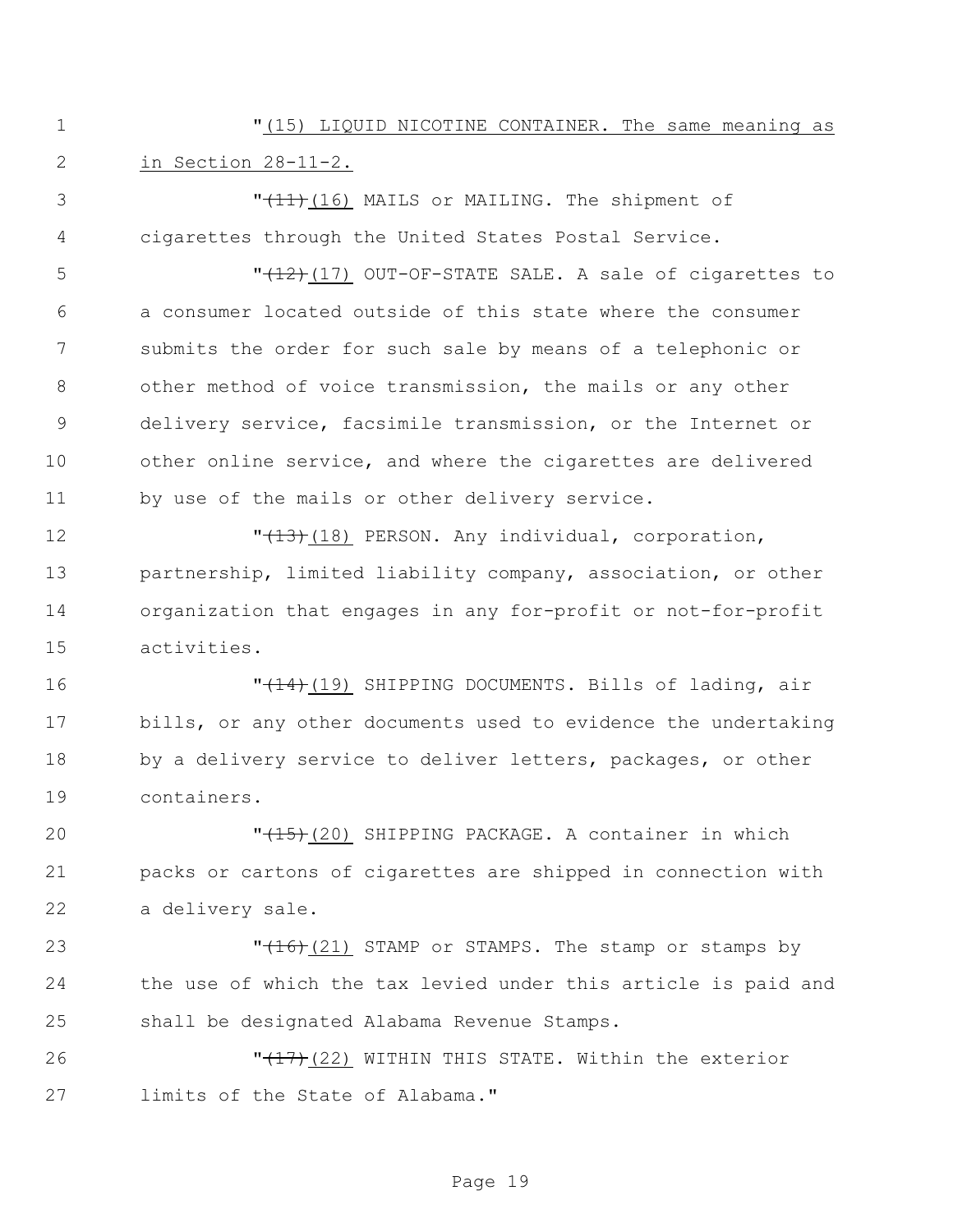Section 3. Sections 28-11-16, 28-11-17, 28-11-18, 28-11-19, and 13A-12-3.8 are added to the Code of Alabama 1975, to read as follows: §28-11-16. (a)(1) A retailer or manufacturer of electronic nicotine delivery systems or alternative nicotine products may not advertise an electronic nicotine delivery system or an alternative nicotine product in any of the following ways: a. As a tobacco cessation product. 10 b. As a healthier alternative to smoking. c. As available for purchase in any variety of flavors other than tobacco, mint, or menthol. d. On any outdoor billboard located within 1,000 feet of any public or private K-12 school or public playground. (2) Paragraphs a. and b. are not applicable to products that have received an order from the FDA permitting 18 the product to be marketed as a modified risk tobacco product, and are marketed in accordance with that order. (b)(1) A violation of subsection (a) shall result in a one hundred dollar (\$100) fine for the first occurrence. (2) A second or subsequent violation of subsection (a) shall result in a five hundred dollar (\$500) fine per occurrence. (3) Each day a violation of subsection (a) persists shall constitute a separate and subsequent violation. 27 §28-11-17.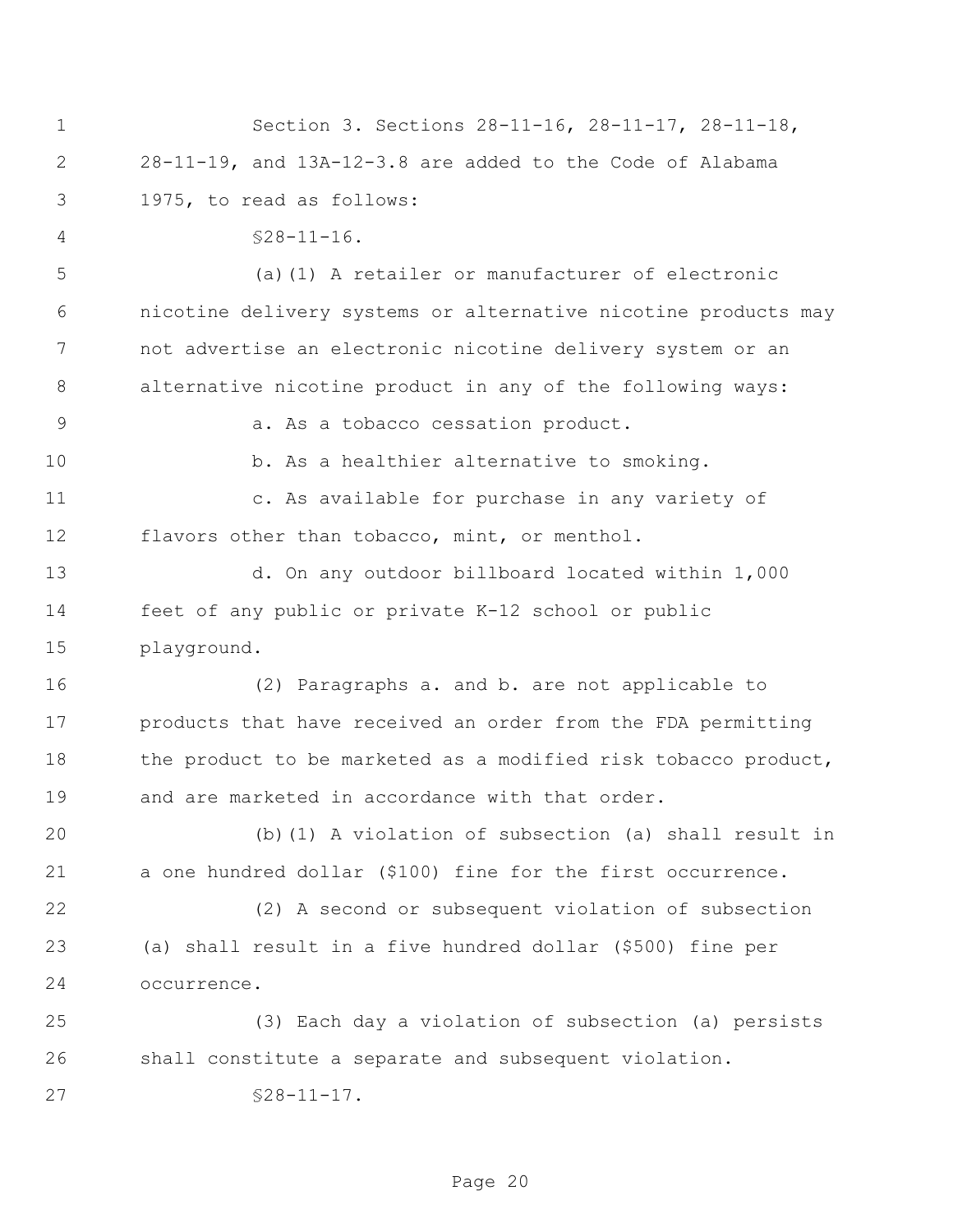| $\mathbf 1$ | (a) It is unlawful to distribute, sell, or offer for           |
|-------------|----------------------------------------------------------------|
| 2           | sale any electronic nicotine delivery system or alternative    |
| 3           | nicotine product that cannot be legally marketed under federal |
| 4           | law or FDA rule, regulation, or guidance.                      |
| 5           | (b) Each violation of subsection (a) shall be a                |
| 6           | Class C misdemeanor.                                           |
| 7           | $$28-11-18.$                                                   |
| $8\,$       | (a) All liquid nicotine containers offered for sale            |
| 9           | that are intended to be vaporized in an electronic nicotine    |
| 10          | delivery system shall be contained in child-resistant          |
| 11          | packaging.                                                     |
| 12          | (b) A specialty retailer of electronic nicotine                |
| 13          | delivery systems shall display in a prominent area of the      |
| 14          | retail store near the point of sale a sign which contains the  |
| 15          | following statements:                                          |
| 16          | (1) "THE USE OF SOME VAPING DEVICES MAY INCREASE               |
| 17          | YOUR RISK OF EXPOSURE TO POTENTIALLY TOXIC LEVELS OF HEAVY     |
| 18          | METALS SUCH AS LEAD, CHROMIUM, AND NICKEL."                    |
| 19          | (2) "WARNING: PRODUCTS OFFERED FOR SALE IN THIS                |
| 20          | STORE CONTAIN NICOTINE UNLESS OTHERWISE MARKED. NICOTINE IS A  |
| 21          | HIGHLY ADDICTIVE CHEMICAL WHICH CAN HARM BRAIN DEVELOPMENT IN  |
| 22          | CHILDREN AND ADOLESCENTS AND WHICH POSES SERIOUS HEALTH RISKS  |
| 23          | TO PREGNANT WOMEN AND THEIR BABIES."                           |
| 24          | $$28-11-19.$                                                   |
| 25          | (a) Beginning January 1, 2020, a county may not                |
| 26          | issue a license to conduct business as a specialty retailer of |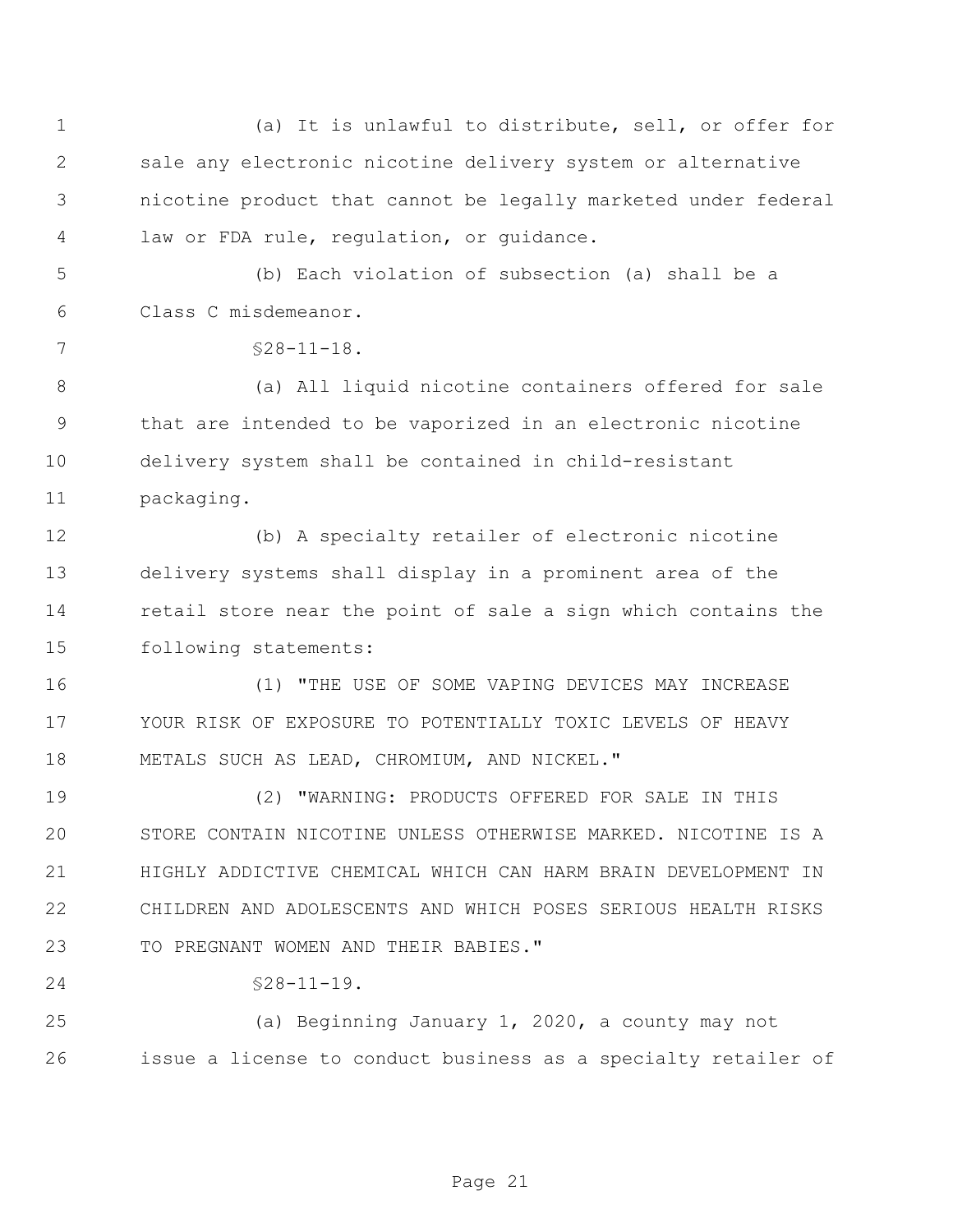- electronic nicotine delivery systems if the retail business is located within 1,000 feet of any of the following:
- (1) A public or private K-12 school.
- (2) A licensed child-care facility or preschool.
- (3) A church.
- (4) A public library.
- (5) A public playground.
- (6) A public park.
- (7) A youth center or other space used primarily for youth oriented activities.

 (b) This section does not apply to a specialty retailer of electronic nicotine delivery systems that obtained a business license at a location prohibited in subsection (a) 14 prior to January 1, 2020, that has conducted business as a specialty retailer of electronic nicotine delivery systems at that location for at least 18 consecutive months, and that 17 remains in the same location.

§13A-12-3.8.

 (a) No person may conduct a delivery sale of electronic nicotine delivery systems or alternative nicotine products unless the seller has obtained a valid permit to conduct delivery sales of electronic nicotine delivery systems or alternative nicotine products issued by the board pursuant to Section 28-11-4.

 (b) No person may conduct a delivery sale of electronic nicotine delivery systems or alternative nicotine products to a person under the legal minimum age.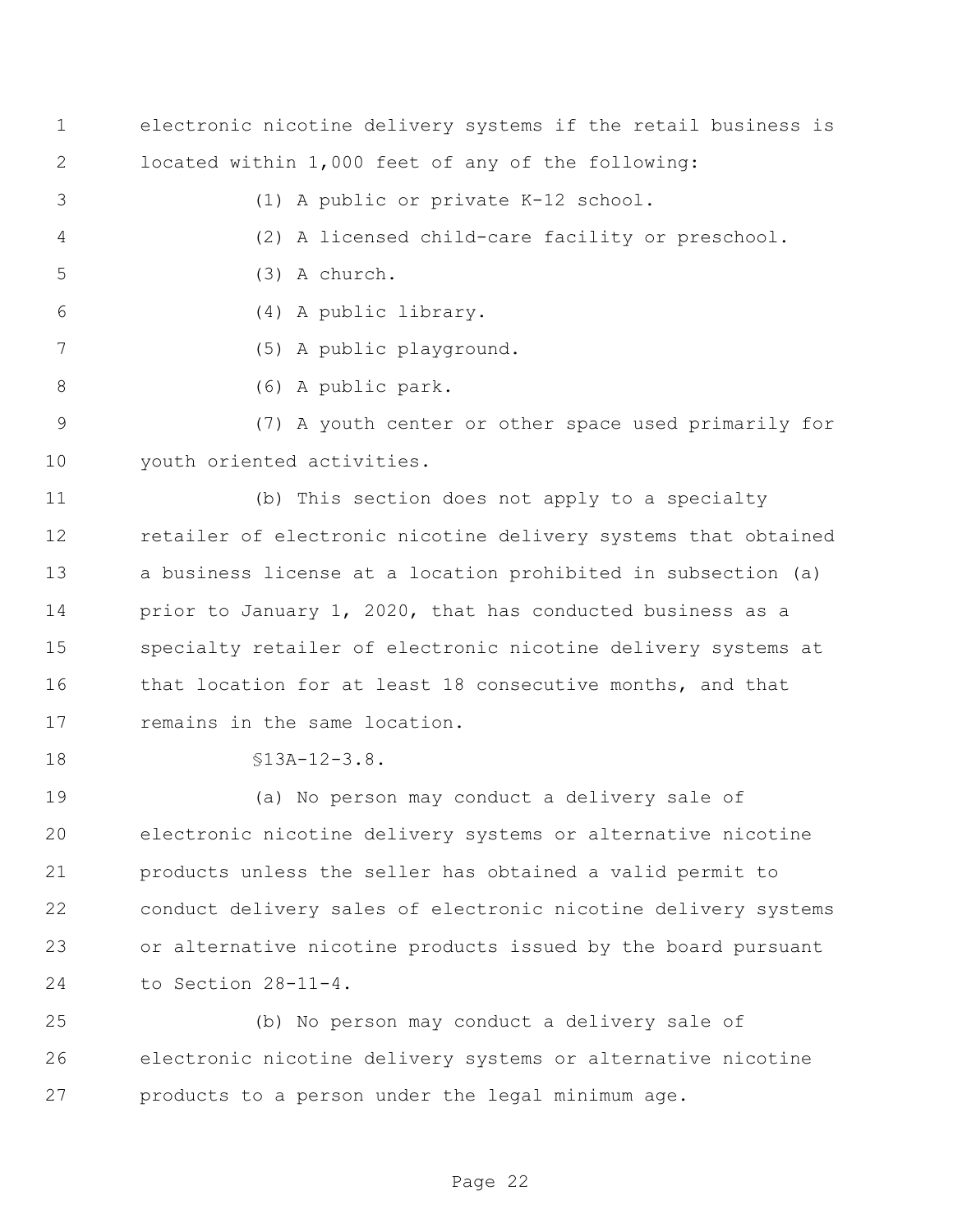(c) A person holding a permit to conduct delivery sales of electronic nicotine delivery systems or alternative nicotine products may not accept a purchase or order from any person without first obtaining the full name, birth date, and residential address of that person and verifying this information through an independently operated third-party database or aggregate of databases, which includes data from government sources, that are regularly used by government and businesses for the purpose of age and identity verification and authentication.

 (d) A person holding a permit to conduct delivery sales of electronic nicotine delivery systems or alternative nicotine products shall accept payment only through a credit or debit card issued in the purchaser's own name.

 (e) Each violation for conducting a delivery sale of electronic nicotine delivery systems or alternative nicotine products without a valid permit or otherwise in violation of 18 this section shall be treated as a separate offense and be punishable as follows: For the first violation by a fine of not less than one hundred dollars (\$100) nor more than five hundred dollars (\$500) and for each subsequent violation by a fine of not less than five hundred dollars (\$500) nor more than one thousand five hundred dollars (\$1,500).

 Section 4. Although this bill would have as its purpose or effect the requirement of a new or increased expenditure of local funds, the bill is excluded from further requirements and application under Amendment 621, now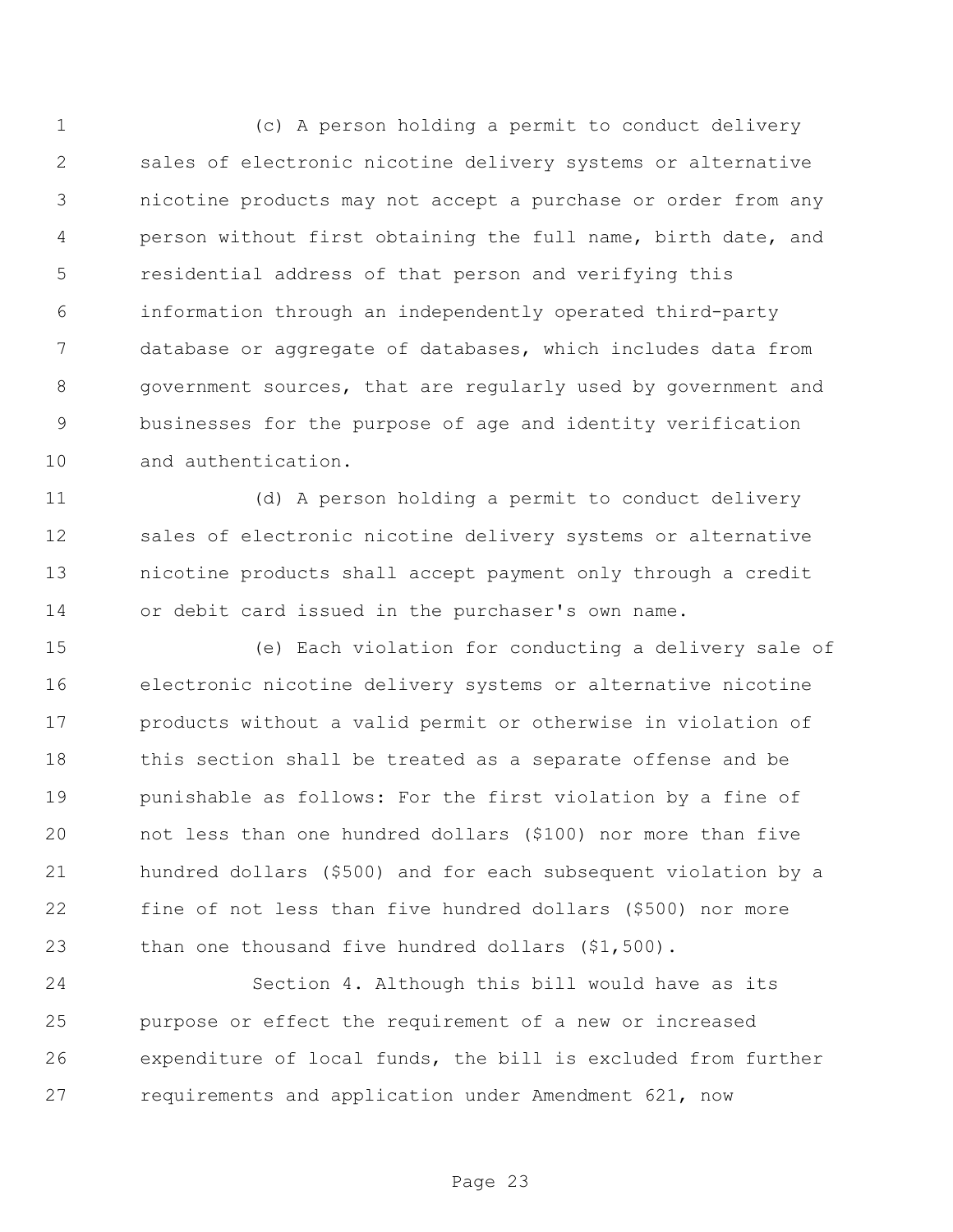appearing as Section 111.05 of the Official Recompilation of the Constitution of Alabama of 1901, as amended, because the bill defines a new crime or amends the definition of an existing crime.

 Section 5. This act shall become effective on the first day of the third month following its passage and approval by the Governor, or its otherwise becoming law.